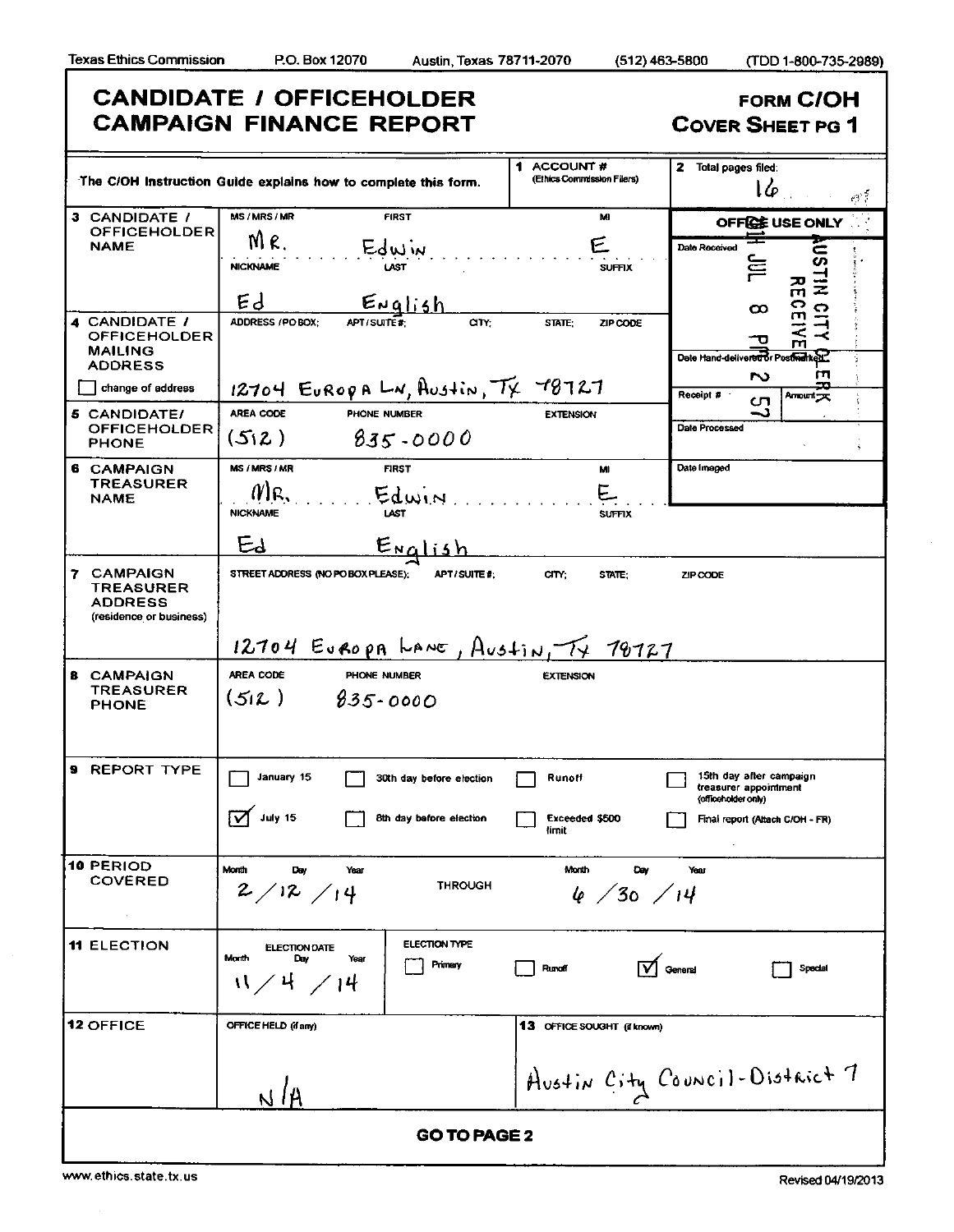$\boldsymbol{\cdot}$ 

| <b>SUPPORT &amp; TOTALS</b>                                                                                                         |                                                                                                 | <b>CANDIDATE / OFFICEHOLDER REPORT:</b>                                                                                                                                                                                                                                                                                                                                                       | <b>FORM C/OH</b><br><b>COVER SHEET PG 2</b>                                                                                                                                                         |
|-------------------------------------------------------------------------------------------------------------------------------------|-------------------------------------------------------------------------------------------------|-----------------------------------------------------------------------------------------------------------------------------------------------------------------------------------------------------------------------------------------------------------------------------------------------------------------------------------------------------------------------------------------------|-----------------------------------------------------------------------------------------------------------------------------------------------------------------------------------------------------|
| <b>14 C/OH NAME</b>                                                                                                                 |                                                                                                 |                                                                                                                                                                                                                                                                                                                                                                                               | 15 ACCOUNT # (Ethics Commission Filers)                                                                                                                                                             |
|                                                                                                                                     | Edwin                                                                                           | E. English                                                                                                                                                                                                                                                                                                                                                                                    |                                                                                                                                                                                                     |
| <b>16 NOTICE FROM</b><br>POLITICAL<br>COMMITTEE(S)                                                                                  |                                                                                                 | THIS BOX IS FOR NOTICE OF POLITICAL CONTRIBUTIONS ACCEPTED OR POLITICAL EXPENDITURES MADE BY POLITICAL COMMITTEES TO SUPPORT THE<br>CANDIDATE / OFFICENOLDER. THESE EXPENDITURES MAY HAVE BEEN MADE WITHOUT THE CANDIDATE'S OR OFFICEHOLDER'S KNOWLEDGE OR<br>CONSENT. CANDIDATES AND OFFICEHOLDERS ARE REQUIRED TO REPORT THIS INFORMATION ONLY IF THEY RECEIVE NOTICE OF SUCH EXPENDITURES. |                                                                                                                                                                                                     |
|                                                                                                                                     | <b>COMMITTEE TYPE</b>                                                                           | <b>COMMITTEE NAME</b>                                                                                                                                                                                                                                                                                                                                                                         |                                                                                                                                                                                                     |
|                                                                                                                                     | <b>GENERAL</b>                                                                                  |                                                                                                                                                                                                                                                                                                                                                                                               |                                                                                                                                                                                                     |
|                                                                                                                                     | <b>SPECIFIC</b>                                                                                 | <b>COMMITTEE ADDRESS</b>                                                                                                                                                                                                                                                                                                                                                                      |                                                                                                                                                                                                     |
|                                                                                                                                     |                                                                                                 | COMMITTEE CAMPAIGN TREASURER NAME                                                                                                                                                                                                                                                                                                                                                             |                                                                                                                                                                                                     |
| additional pages                                                                                                                    |                                                                                                 |                                                                                                                                                                                                                                                                                                                                                                                               |                                                                                                                                                                                                     |
|                                                                                                                                     |                                                                                                 | <b>COMMITTEE CAMPAIGN TREASURER ADDRESS</b>                                                                                                                                                                                                                                                                                                                                                   |                                                                                                                                                                                                     |
| <b>17 CONTRIBUTION</b><br><b>TOTALS</b>                                                                                             | 1.                                                                                              | TOTAL POLITICAL CONTRIBUTIONS OF \$50 OR LESS (OTHER THAN<br>PLEDGES, LOANS, OR GUARANTEES OF LOANS), UNLESS ITEMIZED                                                                                                                                                                                                                                                                         | \$<br>- 0 –                                                                                                                                                                                         |
|                                                                                                                                     | 2.                                                                                              | TOTAL POLITICAL CONTRIBUTIONS<br>(OTHER THAN PLEDGES, LOANS, OR GUARANTEES OF LOANS)                                                                                                                                                                                                                                                                                                          | \$<br>3245.00                                                                                                                                                                                       |
| <b>EXPENDITURE</b><br><b>TOTALS</b>                                                                                                 | З.                                                                                              | TOTAL POLITICAL EXPENDITURES OF \$100 OR LESS, UNLESS ITEMIZED.                                                                                                                                                                                                                                                                                                                               | \$<br>— 0 —                                                                                                                                                                                         |
|                                                                                                                                     | 4.                                                                                              | TOTAL POLITICAL EXPENDITURES                                                                                                                                                                                                                                                                                                                                                                  | \$<br>4452.93                                                                                                                                                                                       |
| <b>CONTRIBUTION</b><br><b>BALANCE</b>                                                                                               | 5.                                                                                              | TOTAL POLITICAL CONTRIBUTIONS MAINTAINED AS OF THE LAST DAY<br>OF REPORTING PERIOD                                                                                                                                                                                                                                                                                                            | \$<br>10,595.69                                                                                                                                                                                     |
| <b>OUTSTANDING</b><br><b>LOAN TOTALS</b>                                                                                            | 6.                                                                                              | TOTAL PRINCIPAL AMOUNT OF ALL OUTSTANDING LOANS AS OF THE<br>LAST DAY OF THE REPORTING PERIOD                                                                                                                                                                                                                                                                                                 | 10,000,00<br>\$                                                                                                                                                                                     |
| 18 AFFIDAVIT<br><b>The first of the contract of the contract of the contract of the contract of the contract of the contract of</b> | <b>BRADLEY C LUTZ</b><br><b>Notary Public</b><br><b>STATE OF TEXAS</b><br>My Comm. Exp. 6-25-16 | me under Title 15, Election Code.                                                                                                                                                                                                                                                                                                                                                             | I swear, or affirm, under penalty of perjury, that the accompanying report<br>is true and correct and includes all information required to be reported by<br>Signature qi/Candidate or Officeholder |
| AFFIX NOTARY STAMP / SEAL ABOVE                                                                                                     |                                                                                                 | Sworn to and subscribed before me, by the said $Edu\eta + E\eta g/\delta t$                                                                                                                                                                                                                                                                                                                   | this the                                                                                                                                                                                            |
| った<br>day of                                                                                                                        | $\overline{\mathcal{L}}\mathcal{L}^{\prime }\mathcal{A}$                                        | __ , to certify which, witness my hand and seal of office.<br>$20^{17}$                                                                                                                                                                                                                                                                                                                       |                                                                                                                                                                                                     |
|                                                                                                                                     |                                                                                                 | Brodley (Lutt                                                                                                                                                                                                                                                                                                                                                                                 | $\mathcal{N}_{c}$ <i>t</i> c <sub>r</sub>                                                                                                                                                           |
| Signature of officer administering path-                                                                                            |                                                                                                 | Printed name of officer administering oath                                                                                                                                                                                                                                                                                                                                                    | Title of officer administering oath                                                                                                                                                                 |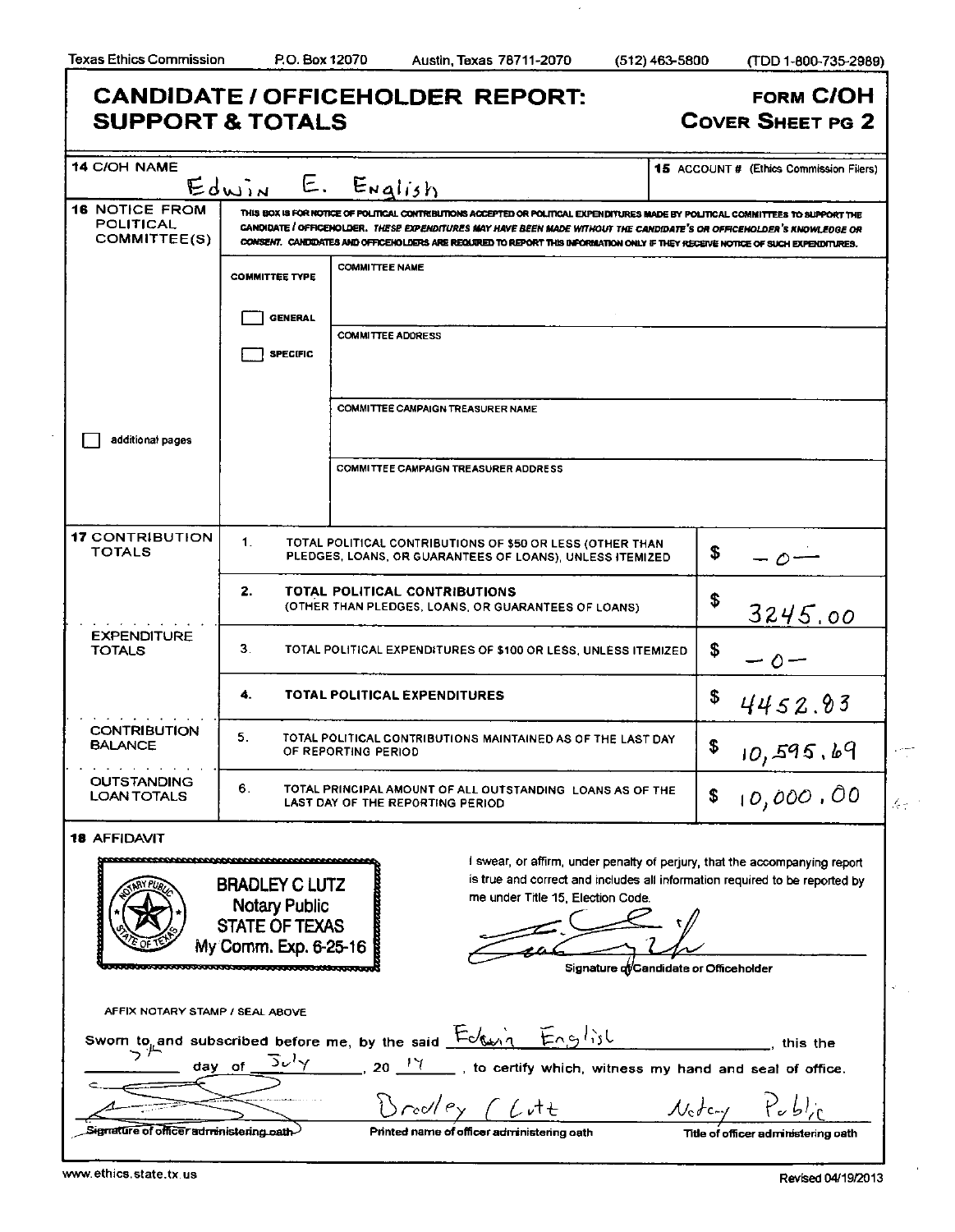### **POLITICAL CONTRIBUTIONS OTHER THAN PLEDGES OR LOANS** SCHEDULE A

|                 | The Instruction Guide explains how to complete this form.                                                                                               |                                                        | Total pages Schedule A:<br>1          | l o                                                      |
|-----------------|---------------------------------------------------------------------------------------------------------------------------------------------------------|--------------------------------------------------------|---------------------------------------|----------------------------------------------------------|
| 2 FILER NAME    |                                                                                                                                                         |                                                        |                                       | 3 ACCOUNT # (Ethics Commission Filers)                   |
|                 | $E\frac{\partial u_i \wedge E. E \vee \partial}{\partial s}$ Full name of contriguints $\frac{1}{\sum_{\text{out-of-state PAC}(\text{DM})}}$            |                                                        |                                       |                                                          |
| 4 Date          |                                                                                                                                                         |                                                        | 7 Amount of<br>contribution (\$)      | 8<br>In-kind contribution<br>description (if applicable) |
| 5/9/14          | <b>Exames</b> Allen<br>6 Contributor address; City; State; Zip Code                                                                                     |                                                        | 200.00                                |                                                          |
|                 | 11405 Dosshills DR, Austin TX 70750                                                                                                                     |                                                        |                                       | (If travel outside of Texas, complete Schedule T)        |
|                 | 9 Principal occupation / Job title (See Instructions)<br>NIA                                                                                            | 10 Employer (See Instructions)<br>$K$ eti Red          |                                       |                                                          |
| Date            | Full name of contributor<br>$\Box$ out-of-state PAC (ID#:                                                                                               |                                                        | Amount of                             | In-kind contribution                                     |
| 5914            | MyRA BARIN<br>Contributor address; City; State; Zip Code                                                                                                |                                                        | contribution (\$)                     | description (if applicable)                              |
|                 |                                                                                                                                                         |                                                        | 350.00                                |                                                          |
|                 | $1804$ EHON LN, AUSTIN, $\tau_{\star}$ 78703                                                                                                            |                                                        |                                       | (If travel outside of Texas, complete Schedule T)        |
|                 | Principal occupation / Job title (See Instructions)                                                                                                     | <b>Employer (See Instructions)</b>                     |                                       |                                                          |
|                 | ROPERty Management                                                                                                                                      | $ERO$ Inc.                                             |                                       |                                                          |
| Date            | CFull name of contributor<br>out-of-state PAC (ID#:                                                                                                     |                                                        | <b>Amount</b> of<br>contribution (\$) | In-kind contribution<br>description (if applicable)      |
| 51014           | $AR + WB$ OI bent<br>Contributor address; City; State: Zip Code                                                                                         |                                                        | 350.00                                |                                                          |
|                 | <u>1906 Raleigh Ave, Austin, Tx 78703</u>                                                                                                               |                                                        |                                       | (If travel outside of Texas, complete Schedule T)        |
|                 | Principal accupation / Job title (See Instructions)                                                                                                     | <b>Employer (See Instructions)</b>                     |                                       |                                                          |
|                 | <u> Programmer</u>                                                                                                                                      | $F\left(\frac{\epsilon}{\Delta} \mathcal{G}_1 \right)$ |                                       |                                                          |
| Date<br>5/17/14 | Full name of contributor<br>out-of-state PAC (ID#:<br>$R_0$ be $\alpha + \bigcup_{A} M N \in \mathcal{U}$<br>Contributor address; city; state; zip Code |                                                        | Amount of<br>contribution (\$)        | In-kind contribution<br>description (if applicable)      |
|                 |                                                                                                                                                         |                                                        | 350,00                                |                                                          |
|                 | 232 Spyglass Rd, MCQUEENEY, TX 18123<br>Principal occupation / Job title (See Instructions)                                                             | Employer (See Instructions)                            |                                       | (If travel outside of Texas, complete Schedule T)        |
|                 | Ĥ<br>N                                                                                                                                                  | <u>Ketired</u>                                         |                                       |                                                          |
| Date            | Full name of contributor<br>out-of-state PAC (ID#:<br>David<br><b>JRAU</b>                                                                              |                                                        | Amount of<br>contribution (\$)        | In-kind contribution<br>description (if applicable)      |
| 5/18114         | Contributor address:<br>City; State; Zip Code                                                                                                           |                                                        | 100.00                                |                                                          |
|                 | 11406 BoulderLN, Hustin, TX 78726                                                                                                                       |                                                        |                                       | (If travel outside of Texas, complete Schedule T)        |
|                 | Principal occupation / Job title (See Instructions)                                                                                                     | <b>Employer (See Instructions)</b>                     |                                       |                                                          |
|                 | N IA                                                                                                                                                    | Ke tire d                                              |                                       |                                                          |
|                 |                                                                                                                                                         |                                                        |                                       |                                                          |
|                 |                                                                                                                                                         |                                                        |                                       |                                                          |
|                 | ATTACH ADDITIONAL COPIES OF THIS SCHEDULE AS NEEDED                                                                                                     |                                                        |                                       |                                                          |
|                 | If contributor is out-of-state PAC, please see instruction guide foradditional reporting requirements.                                                  |                                                        |                                       |                                                          |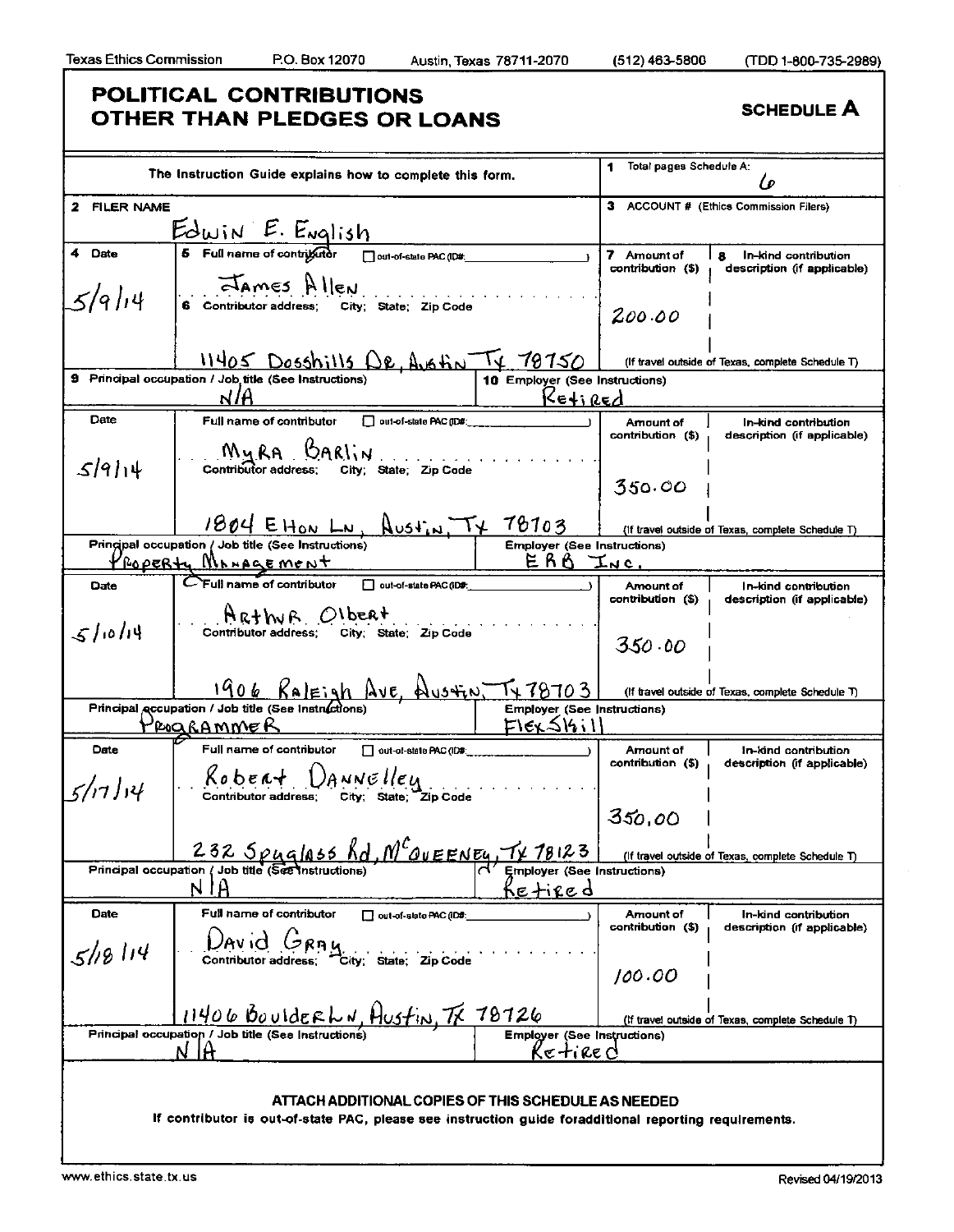k)

# **POLITICAL CONTRIBUTIONS OTHER THAN PLEDGES OR LOANS** SCHEDULE A

|              | The Instruction Guide explains how to complete this form.                                                                                                                                                                                                                                                                                                   |                                    | Total pages Schedule A:<br>1 | 6                                                 |
|--------------|-------------------------------------------------------------------------------------------------------------------------------------------------------------------------------------------------------------------------------------------------------------------------------------------------------------------------------------------------------------|------------------------------------|------------------------------|---------------------------------------------------|
| 2 FILER NAME |                                                                                                                                                                                                                                                                                                                                                             |                                    |                              | 3 ACCOUNT # (Ethics Commission Filers)            |
|              | $E$<br>$\frac{1}{15}$ Full name of contributor $\frac{1}{15}$ out-of-state PAC (IDS:                                                                                                                                                                                                                                                                        |                                    |                              |                                                   |
| 4 Date       |                                                                                                                                                                                                                                                                                                                                                             |                                    | 7 Amount of                  | In-kind contribution                              |
| 51314        | PATRICK MCDONALD<br>Contributor address; City; State; Zip Code                                                                                                                                                                                                                                                                                              |                                    | contribution (\$)            | description (if applicable)                       |
|              |                                                                                                                                                                                                                                                                                                                                                             |                                    | 5.00                         |                                                   |
|              | 1905 Chalk Kock Cove, Austin, TV 78735                                                                                                                                                                                                                                                                                                                      |                                    |                              | (If travel outside of Texas, complete Schedule T) |
|              | 9 Principal occupation / Job title (See Instructions)                                                                                                                                                                                                                                                                                                       | 10 Employer (See Instructions)     |                              |                                                   |
| Date         | Full name of contributor<br>Out-of-state PAC (ID#:                                                                                                                                                                                                                                                                                                          |                                    | Amount of                    | In-kind contribution                              |
| 51614        | Kobin English<br>Contributor address; City; State; Zip Code                                                                                                                                                                                                                                                                                                 |                                    | contribution (\$)            | description (if applicable)                       |
|              |                                                                                                                                                                                                                                                                                                                                                             |                                    | 5.00                         |                                                   |
|              | $\frac{12704 E\sqrt{6000 h} \text{h} \text{N}}{1 E\sqrt{600 h}}$ $\frac{1}{\sqrt{600 h}}$ $\frac{1}{\sqrt{600 h}}$ $\frac{1}{\sqrt{600 h}}$ $\frac{1}{\sqrt{600 h}}$ $\frac{1}{\sqrt{600 h}}$ $\frac{1}{\sqrt{600 h}}$ $\frac{1}{\sqrt{600 h}}$ $\frac{1}{\sqrt{600 h}}$ $\frac{1}{\sqrt{600 h}}$ $\frac{1}{\sqrt{600 h}}$ $\frac{1}{\sqrt{600 h}}$ $\frac$ |                                    |                              | (If travel outside of Texas, complete Schedule T) |
|              | Principal occupation / Job title (See Instruction                                                                                                                                                                                                                                                                                                           |                                    |                              |                                                   |
|              |                                                                                                                                                                                                                                                                                                                                                             |                                    |                              |                                                   |
| Date         | Full name of contributor<br>out-of-state PAC (ID#:                                                                                                                                                                                                                                                                                                          |                                    | Amount of                    | In-kind contribution                              |
|              |                                                                                                                                                                                                                                                                                                                                                             |                                    | contribution (\$)            | description (if applicable)                       |
| 5/19/14      | $R_0$ b $M$ ENGl i 5 h<br>Contributor address; $\sim$ City; State; Zip Code                                                                                                                                                                                                                                                                                 |                                    |                              |                                                   |
|              |                                                                                                                                                                                                                                                                                                                                                             |                                    | 5.00                         |                                                   |
|              |                                                                                                                                                                                                                                                                                                                                                             |                                    |                              |                                                   |
|              | <u>12704 EUROPA LN, Austin, TX 78727</u>                                                                                                                                                                                                                                                                                                                    |                                    |                              | (If travel outside of Texas, complete Schedule T) |
|              | Principal occupation / Job title (See Instructions)                                                                                                                                                                                                                                                                                                         | <b>Employer (See Instructions)</b> |                              |                                                   |
|              |                                                                                                                                                                                                                                                                                                                                                             |                                    |                              |                                                   |
| Date         | Full name of contributor<br>out-of-state PAC (ID#:                                                                                                                                                                                                                                                                                                          |                                    | Amount of                    | In-kind contribution                              |
| 5/19/14      | Howard Brunson                                                                                                                                                                                                                                                                                                                                              |                                    | contribution (\$)            | description (if applicable)                       |
|              | Contributor address; City; State; Zip Code                                                                                                                                                                                                                                                                                                                  |                                    |                              |                                                   |
|              |                                                                                                                                                                                                                                                                                                                                                             |                                    | 100.00                       |                                                   |
|              | <u>3600 LAS Colinas, Austin, TV 78731</u>                                                                                                                                                                                                                                                                                                                   |                                    |                              | (If travel outside of Texas, complete Schedule T) |
|              | Principal occupation / Job title (See Instructions)                                                                                                                                                                                                                                                                                                         | <b>Employer (See Instructions)</b> |                              |                                                   |
|              | N                                                                                                                                                                                                                                                                                                                                                           | <u>Ke+iRed</u>                     |                              |                                                   |
| Date         | Full name of contributor<br>out-of-slate PAC (ID#:                                                                                                                                                                                                                                                                                                          |                                    | Amount of                    | In-kind contribution                              |
|              |                                                                                                                                                                                                                                                                                                                                                             |                                    | contribution (\$)            | description (if applicable)                       |
|              | $16e + F$<br>Contributor address;                                                                                                                                                                                                                                                                                                                           |                                    |                              |                                                   |
| 5/22/14      | City; State; Zip Code                                                                                                                                                                                                                                                                                                                                       |                                    | 15.00                        |                                                   |
|              |                                                                                                                                                                                                                                                                                                                                                             |                                    |                              |                                                   |
|              | 5007 GANUMEDE, Austin,                                                                                                                                                                                                                                                                                                                                      | 78727                              |                              |                                                   |
|              | Principal occupation / Job title (See Thetructions                                                                                                                                                                                                                                                                                                          | <b>Employer (See Instructions)</b> |                              | (If travel outside of Texas, complete Schedule T) |
|              |                                                                                                                                                                                                                                                                                                                                                             |                                    |                              |                                                   |
|              |                                                                                                                                                                                                                                                                                                                                                             |                                    |                              |                                                   |
|              |                                                                                                                                                                                                                                                                                                                                                             |                                    |                              |                                                   |
|              | ATTACH ADDITIONAL COPIES OF THIS SCHEDULE AS NEEDED<br>If contributor is out-of-state PAC, please see instruction guide foradditional reporting requirements.                                                                                                                                                                                               |                                    |                              |                                                   |
|              |                                                                                                                                                                                                                                                                                                                                                             |                                    |                              |                                                   |
|              |                                                                                                                                                                                                                                                                                                                                                             |                                    |                              |                                                   |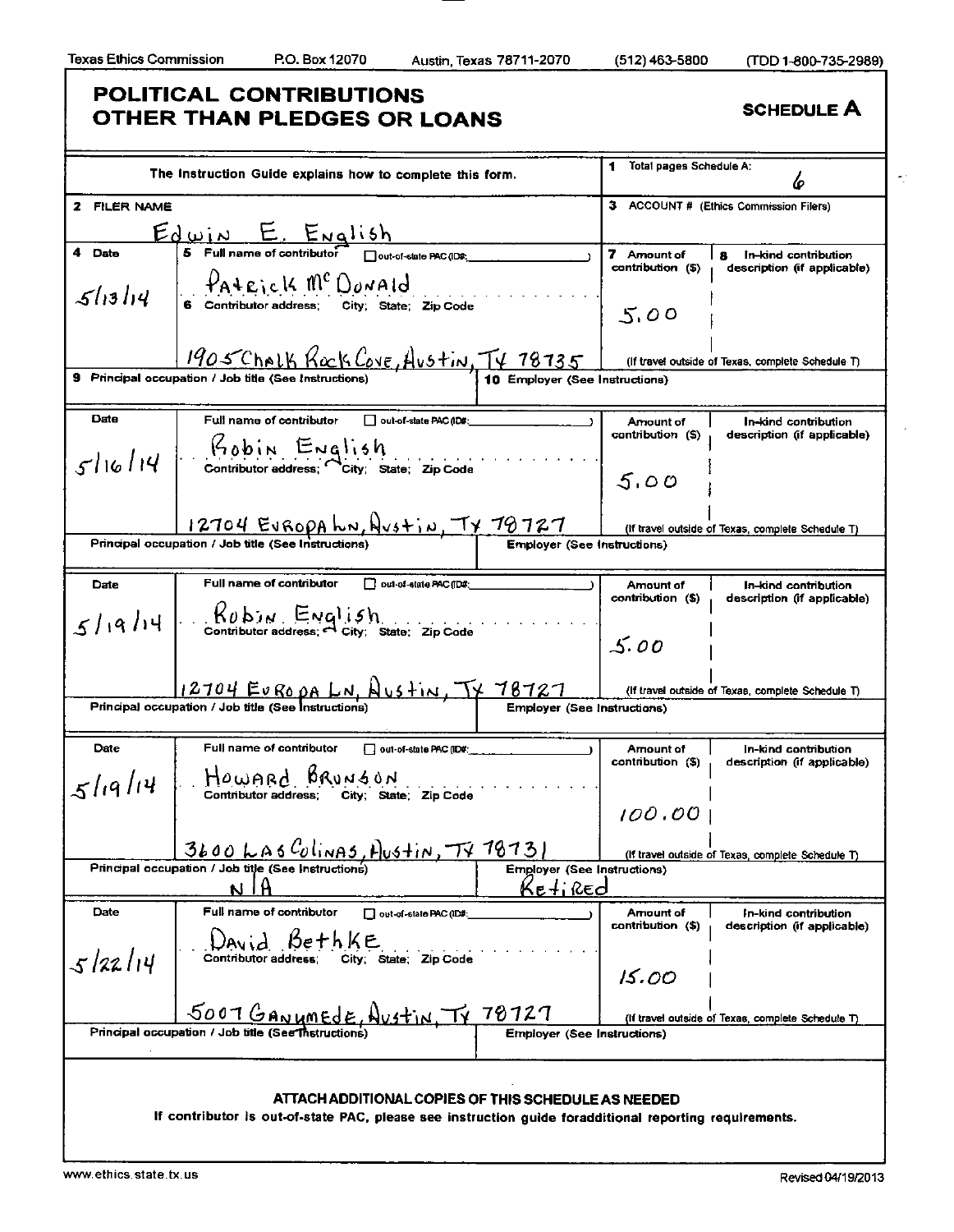$\mathcal{I}^{(1,2)}$ 

# **POLITICAL CONTRIBUTIONS OTHER THAN PLEDGES OR LOANS** SCHEDULE A

|              | The Instruction Guide explains how to complete this form.                                                                    | Total pages Schedule A:                                                                      |
|--------------|------------------------------------------------------------------------------------------------------------------------------|----------------------------------------------------------------------------------------------|
|              |                                                                                                                              | 6                                                                                            |
| 2 FILER NAME |                                                                                                                              | з<br><b>ACCOUNT # (Ethics Commission Filers)</b>                                             |
|              | $Ed$ win E. English<br>Is Full name of contributor $\Box$ out-of-state PAC(IDS.                                              |                                                                                              |
| 4 Date       |                                                                                                                              | 7 Amount of<br>In-kind contribution<br>я<br>contribution (\$)<br>description (if applicable) |
|              | $\int_{\epsilon}$ $\int_{\epsilon}$ b b $\mu$ $M^C$ $\mu$ N i $\alpha$ $h$ +<br>6 Contributor address: City: State: Zip Code |                                                                                              |
| 5/23/14      |                                                                                                                              | 100.00                                                                                       |
|              |                                                                                                                              |                                                                                              |
|              | <u>BOO3Ash Valley DR, Spring, IF 77379</u>                                                                                   | (If travel outside of Texas, complete Schedule T)                                            |
|              | 9 Principal occupation / Job title (See Instructions)<br>10 Employer (See Instructions)                                      |                                                                                              |
|              |                                                                                                                              |                                                                                              |
| Date         | Full name of contributor<br>out-of-state PAC (ID#:                                                                           | Amount of<br>In-kind contribution<br>contribution (\$)<br>description (if applicable)        |
|              | BRIAN RODGERS                                                                                                                |                                                                                              |
| 5/21/14      | Contributor address, City; State; Zip Code                                                                                   | 350,00                                                                                       |
|              |                                                                                                                              |                                                                                              |
|              | <u>1112 W.9th St, Hustin, TX 78703</u>                                                                                       | (If travel outside of Texas, complete Schedule T)                                            |
|              | Principal occupation / Job title (See Instructions)<br><b>Employer (See Instructions)</b>                                    |                                                                                              |
|              | <u>Keal Egtate develoomen +</u>                                                                                              | Rodgers and Reichle, INC.                                                                    |
| Date         | Full name of contributor<br>out-of-state PAC (ID#:                                                                           | Amount of<br>In-kind contribution                                                            |
|              | $5/22/14$ HARRIETT HARROW                                                                                                    | contribution (\$)<br>description (if applicable)                                             |
|              | Contributor address; City; State; Zip Code                                                                                   |                                                                                              |
|              |                                                                                                                              | 100.00                                                                                       |
|              | <u>8230 Summer Hace Dr. Austin, TX 78759</u>                                                                                 | (If travel outside of Texas, complete Schedule T)                                            |
|              | Principal occupation / Job title (See Instructions)<br><b>Employer (See Instructions)</b>                                    |                                                                                              |
|              |                                                                                                                              |                                                                                              |
| Date         | Full name of contributor<br>out-of-state PAC (ID#:                                                                           | Amount of<br>In-kind contribution                                                            |
|              | Sherry Burche<br>Contributor address; City; State; Zip Code                                                                  | contribution (\$)<br>description (if applicable)                                             |
| 5/25/14      |                                                                                                                              |                                                                                              |
|              |                                                                                                                              | 100.00                                                                                       |
|              | 1210 OAKwood Blvd, Round Rock, TX 78681                                                                                      |                                                                                              |
|              | Principal occupation / Job title (See Instructions)<br><b>Employer (See Instructions)</b>                                    | (if travel outside of Texas, complete Schedule T)                                            |
|              |                                                                                                                              |                                                                                              |
| Date         | Full name of contributor<br>out-of-state PAC (ID#:                                                                           | Amount of<br>In-kind contribution                                                            |
|              | Kelly PARK                                                                                                                   | contribution (\$)<br>description (if applicable)                                             |
| 5/23/14      | Contributor address:<br>City; State; Zip Code                                                                                |                                                                                              |
|              |                                                                                                                              | 100.00                                                                                       |
|              | 404 Kelly DR, Victoria<br>77904                                                                                              |                                                                                              |
|              | Principal occupation / Job title (See Instructions<br><b>Employer (See Instructions)</b>                                     | (If travel outside of Texas, complete Schedule T)                                            |
|              |                                                                                                                              |                                                                                              |
|              |                                                                                                                              |                                                                                              |
|              | ATTACH ADDITIONAL COPIES OF THIS SCHEDULE AS NEEDED                                                                          |                                                                                              |
|              | If contributor is out-of-state PAC, please see instruction guide foradditional reporting requirements.                       |                                                                                              |
|              |                                                                                                                              |                                                                                              |
|              |                                                                                                                              |                                                                                              |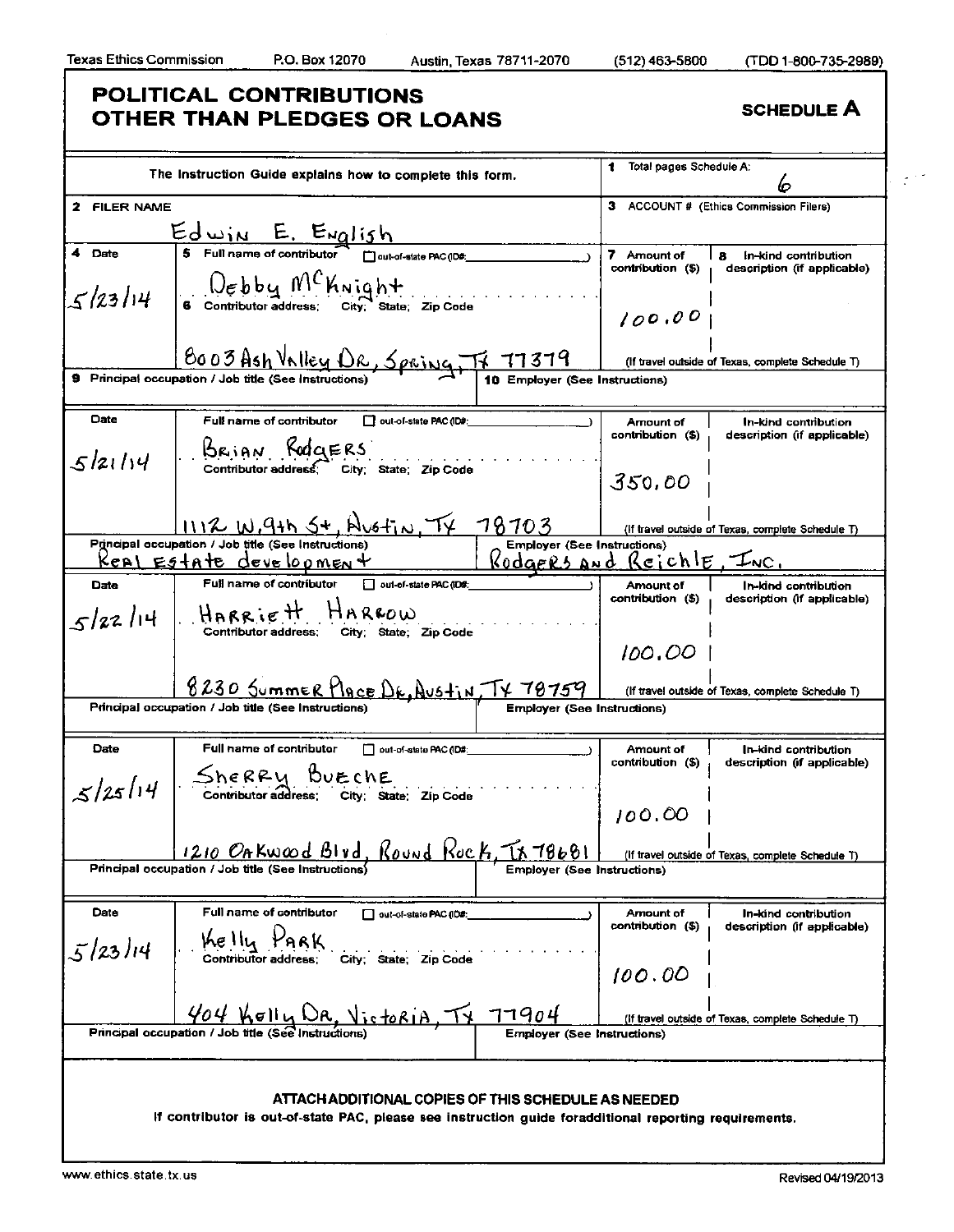### **POLITICAL CONTRIBUTIONS OTHER THAN PLEDGES OR LOANS** SCHEDULE A 1 Total pages Schedule A: The Instruction Guide explains how to complete this form. ίo  $\mathcal{F}^{\mathcal{A}}_{\mathcal{A} \mathcal{A}}$ 2 FILER NAME 3 ACCOUNT # (Ethics Commission Filers)  $E_{\text{WIN}} E_{\text{Ng}1,3h}$ 4 Date 7 Amount of  $18$  In-kind contribution<br>contribution (\$) description (if applicate description (if applicable) . .Shelley .BuE.chE.  $s/2z/14$  $\mathsf{I}$ 6 Contributor address; City; State; Zip Code  $100,00$  $210$  LAVACA St. #1902, Austin, TV 78701 (If travel outside of Texas, complete Schedule T) 9 Principal occupation / Job title (See Instructions) 0 Employer (See Instructions) Date **Full name of contributor**  $\Box$  out-of-state PAC (ID#) Amount of | fn-kind contribution<br>contribution (\$) | description (if applicat description (if applicable) **AASON LUNA**  $5/30114$ Contributor address; City; State; Zip Code 35.00 **PRINT DESCRIPTION ANTELLY SAN ANTELLY FOLLY FILED IN THE CONSTRUCT OF A PRINCIPAL CONSTRUCT CONSTRUCT CONSTRUCT**<br>Principal occupation / Job title (See Instructions) (If travel outside of Texas, complete Schedule T) Date **Full name of contributor**  $\Box$  out-of-state PAC(ID#; Amount of | In-kind contribution<br>contribution (\$) , description (if applicate description (if applicable)  $\text{Sok }M^{\mathcal{C}}$ Goldrick  $6/2/14$ I Contributor address; City; State; Zip Code  $50.00$ I (If travel outside of Texas, complete Schedule T) 10 30 3 TREASURE IS IA NO, LUS FIN, TY 78730 (If travel<br>Principal occupation / Job title (See Instructions) | Employer (See Instructions) Date | Full name of contributor | out-of-state PAC (ID#: Amount of | In-kind contribution<br>contribution (\$) description (f applicate description (if applicable) KAREN EASTERLING<br>Contributor address; City; State; Zip Code  $6/5/14$ 350.00 |<br>If travel outside of Texas, complete Schedule T)| **2711 W. Anderson LN, Austin, TV 18151** (If travel<br>Principal occupation / Job title (See Instructions) Employer (See Instructions) <u>Stałe</u> <u> OWNER - INSURANCE AGENCY; INSURANCE</u> <u>Farm</u> Date **Full name of contributor** • out-of-state PAC (ID#: Amount of In-kind contribution contribution (\$) description (if applicable) Edward Burke<br>Contributor address; City; State; Zip Code  $6/3114$ I /oo.oo I  $\frac{11311 \frac{\cancel{9}}{\cancel{10}} \times \cancel{4} \text{Ai} \cdot \cancel{9}}{\text{Principal occupation / Job title (See Instantuctions)}}$ (If travel outside of Texas, complete Schedule T)  $\sum_{i=1}^{n}$ ATTACH ADDITIONAL COPIES OF THIS SCHEDULE AS NEEDED If contributor Is out-of-state PAC, please see Instruction guide foraddltlonal reporting requirements.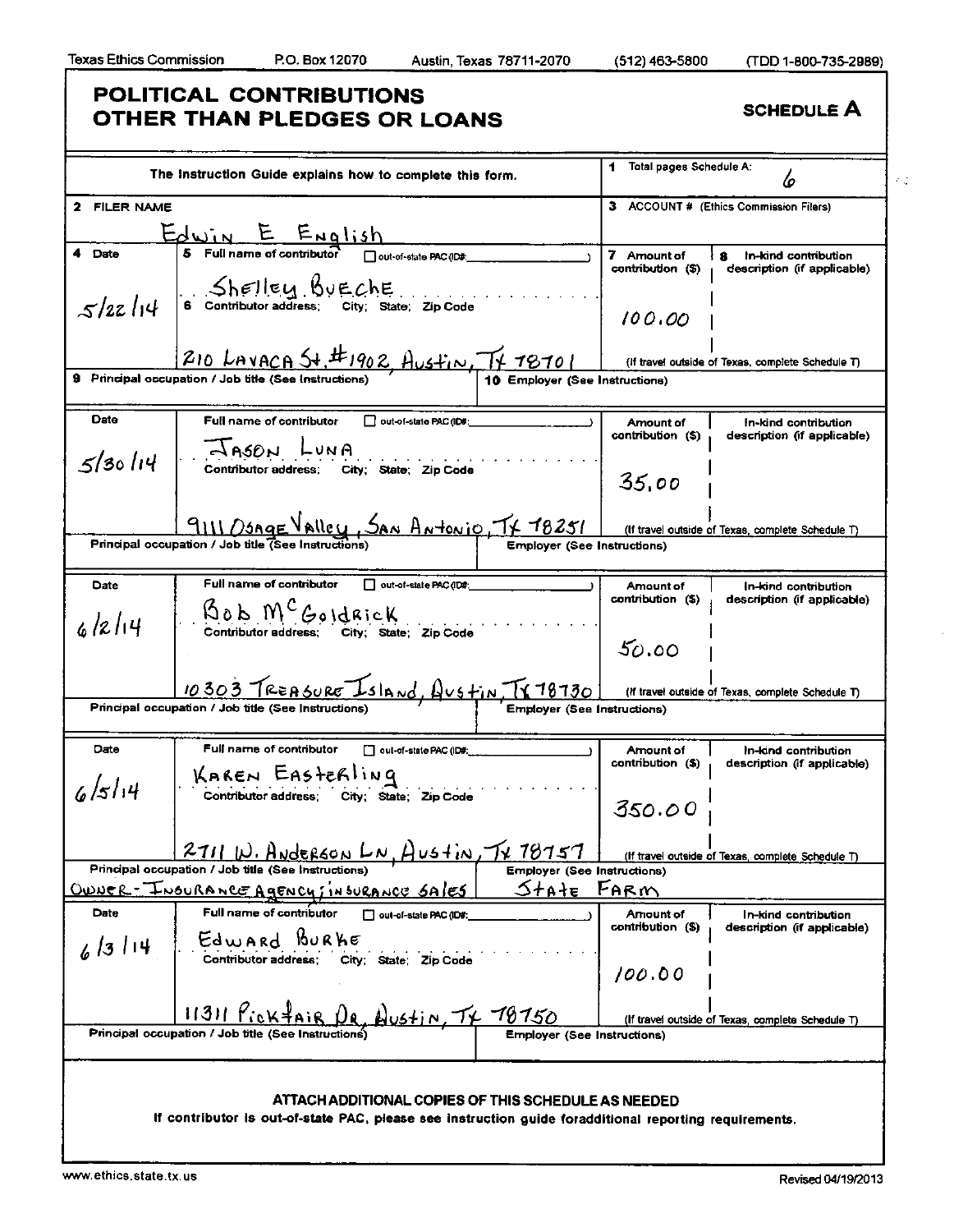# **POLITICAL CONTRIBUTIONS OTHER THAN PLEDGES OR LOANS** SCHEDULE A

|              | The Instruction Guide explains how to complete this form.                                                                                                                                                           |                                    | Total pages Schedule A:          | سيس                                                                 |
|--------------|---------------------------------------------------------------------------------------------------------------------------------------------------------------------------------------------------------------------|------------------------------------|----------------------------------|---------------------------------------------------------------------|
|              |                                                                                                                                                                                                                     |                                    |                                  | 6                                                                   |
| 2 FILER NAME |                                                                                                                                                                                                                     |                                    |                                  | 3 ACCOUNT # (Ethics Commission Filers)                              |
|              | $\underbrace{\text{Edwin}}_{\text{6} \text{ Full name of contributor}} \underbrace{\text{End}}_{\text{Dout-of-state PAC}(DB)}$                                                                                      |                                    |                                  |                                                                     |
| 4 Date       |                                                                                                                                                                                                                     |                                    | 7 Amount of<br>contribution (\$) | $\mathbf{a}$<br>In-kind contribution<br>description (if applicable) |
|              |                                                                                                                                                                                                                     |                                    | 60.00                            |                                                                     |
|              |                                                                                                                                                                                                                     |                                    |                                  | (If travel outside of Texas, complete Schedule T)                   |
|              |                                                                                                                                                                                                                     | 10 Employer (See Instructions)     |                                  |                                                                     |
|              |                                                                                                                                                                                                                     |                                    |                                  |                                                                     |
| Date         | Full name of contributor<br>□ out-of-elate PAC (ID#:                                                                                                                                                                |                                    | Amount of<br>contribution (\$)   | In-kind contribution<br>description (if applicable)                 |
|              | $6/19/14$ . $\frac{\cancel{h} \in \mathbb{N}_{\mathcal{U}} \cdot \cancel{\cancel{h}} \cdot \frac{1}{2} \cdot \cancel{\cancel{h}}}{\text{Continuity} \cdot \text{address}}$ . State; $\frac{2}{p} \cdot \text{Code}$ |                                    | 100.00                           |                                                                     |
|              | 8504 Millway, Austin, TX 78757                                                                                                                                                                                      |                                    |                                  | (If travel outside of Texas, complete Schedule T)                   |
|              | Principal occupation / Job title (See Instructions                                                                                                                                                                  | <b>Employer (See Instructions)</b> |                                  |                                                                     |
|              |                                                                                                                                                                                                                     |                                    |                                  |                                                                     |
| Date         | Full name of contributor<br>out-of-state PAC (ID#<br>KATF, CARbonE                                                                                                                                                  |                                    | Amount of<br>contribution (\$)   | In-kind contribution<br>description (if applicable)                 |
| 6/17/14      | Contributor address; City; State; Zip Code                                                                                                                                                                          |                                    | 50.00                            |                                                                     |
|              | $2710 \text{ W}$ , 49 / $\epsilon$ $54$ , Austin, TV, 78731                                                                                                                                                         |                                    |                                  | (If travel outside of Texas, complete Schedule T)                   |
|              | Principal occupation / Job title (See Instructions)                                                                                                                                                                 | <b>Employer (See Instructions)</b> |                                  |                                                                     |
|              |                                                                                                                                                                                                                     |                                    |                                  |                                                                     |
| Date         | Full name of contributor<br>out-of-state PAC (ID#:                                                                                                                                                                  |                                    | Amount of<br>contribution (\$)   | In-kind contribution<br>description (if applicable)                 |
| 6/17/14      | $\bigcup_{A} \bigcup_{i}$ $\bigcup_{B} \bigcup_{B} \bigcup_{B} \bigcup_{B} \bigcup_{B} \bigcup_{B} \bigcup_{C} \bigcup_{B} \bigcup_{C}$ Contributor address; city; state; zip Code                                  |                                    | 50.00                            |                                                                     |
|              |                                                                                                                                                                                                                     |                                    |                                  |                                                                     |
|              | 2710 W. 49/2 5+, Austin, Tx 78731<br>Principal occupation / Job title (See Instructions)                                                                                                                            | <b>Employer (See Instructions)</b> |                                  | (If travel outside of Texas, complete Schedule T)                   |
|              |                                                                                                                                                                                                                     |                                    |                                  |                                                                     |
| Date         | <b>Full name of contributor</b><br>out-of-slate PAC (ID#:<br>HIEMAN                                                                                                                                                 |                                    | Amount of<br>contribution (\$)   | In-kind contribution<br>description (if applicable)                 |
| 61914        | Contributor address:<br>City; State; Zip Code                                                                                                                                                                       |                                    | 25.00                            |                                                                     |
|              | 2012 LAStle View DR.                                                                                                                                                                                                | <u>Austin TV 78728</u>             |                                  | (If travel outside of Texas, complete Schedule T)                   |
|              | Principal occupation / Job title (See Instructions                                                                                                                                                                  | Emblover                           | (See Instructions)               |                                                                     |
|              |                                                                                                                                                                                                                     |                                    |                                  |                                                                     |
|              | ATTACH ADDITIONAL COPIES OF THIS SCHEDULE AS NEEDED<br>If contributor is out-of-state PAC, please see instruction guide foradditional reporting requirements.                                                       |                                    |                                  |                                                                     |
|              |                                                                                                                                                                                                                     |                                    |                                  |                                                                     |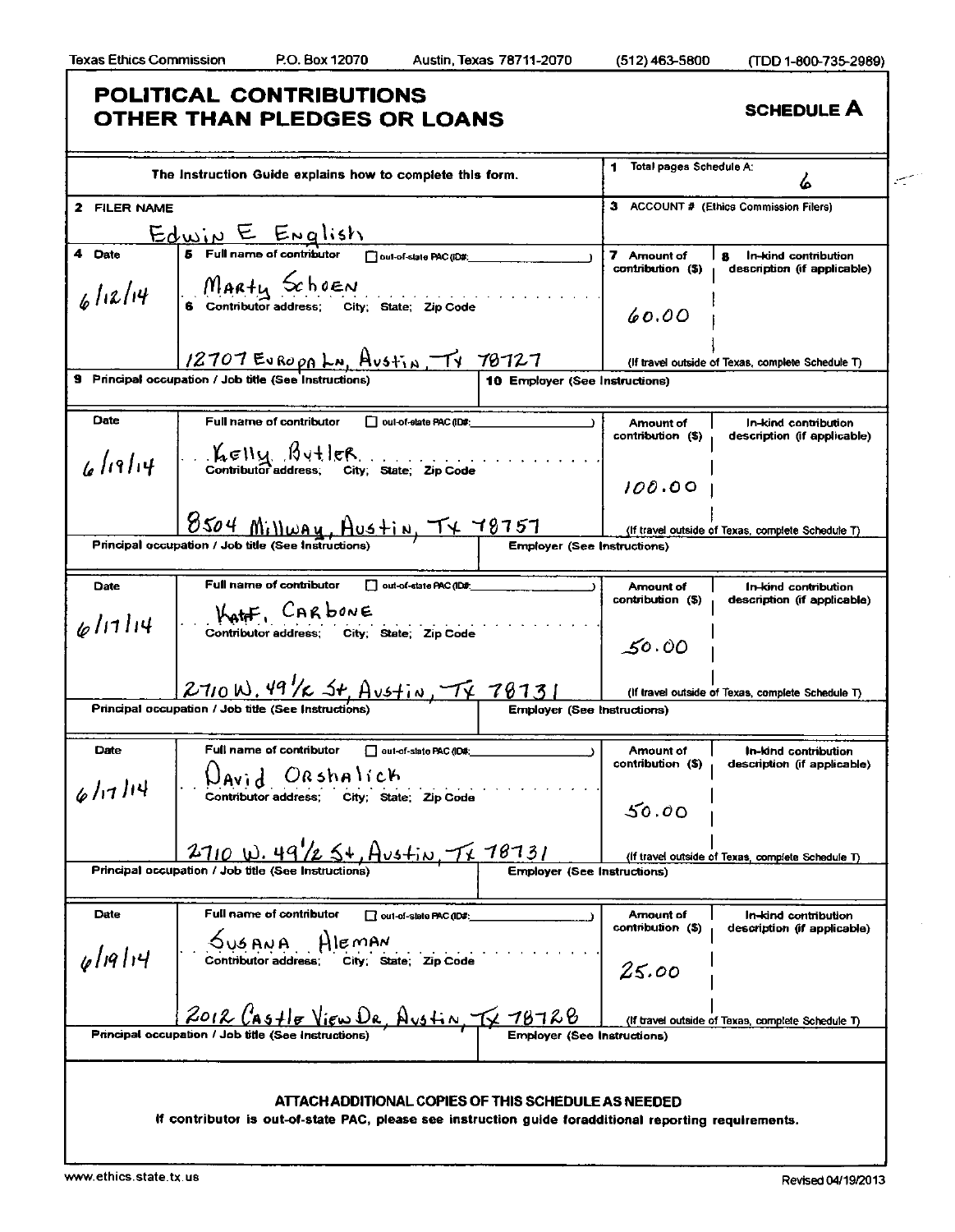٦

|              | The Instruction Guide explains how to complete this form.                        |                                    | Total pages Schedule A:<br>1. | 6                                                 |
|--------------|----------------------------------------------------------------------------------|------------------------------------|-------------------------------|---------------------------------------------------|
| 2 FILER NAME |                                                                                  |                                    |                               | 3 ACCOUNT # (Ethics Commission Filers)            |
|              |                                                                                  |                                    |                               |                                                   |
| 4 Date       | $\underbrace{\text{Edwin}}_{\text{5} \text{ Full name of configuration}}$        |                                    | 7 Amount of                   | In-kind contribution<br>я                         |
|              |                                                                                  |                                    | contribution (\$)             | description (if applicable)                       |
|              | $E_d$ $H \in \mathfrak{m}$ $hch$<br>6 Contributor address; City; State; Zip Code |                                    |                               |                                                   |
| 6(19)14      |                                                                                  |                                    | 50.00                         |                                                   |
|              |                                                                                  |                                    |                               |                                                   |
|              | 8522 Woodstone DR, Austin, TV 78757                                              |                                    |                               | (If travel outside of Texas, complete Schedule T) |
|              | 9 Principal occupation / Job title (See Instructions)                            | 10 Employer (See Instructions)     |                               |                                                   |
| Date         | Full name of contributor<br>out-of-state PAC (ID#:                               |                                    | Amount of                     | In-kind contribution                              |
|              |                                                                                  |                                    | contribution (\$)             | description (if applicable)                       |
| 6/21/14      | $T_{0.0015}$<br>$H$ $\varepsilon$ man                                            |                                    |                               |                                                   |
|              | Contributor address; City; State; Zip Code                                       |                                    | 40.00                         |                                                   |
|              |                                                                                  |                                    |                               |                                                   |
|              | $\frac{12705E0 Ev Ro pA h \sim A v 5 + i x, \frac{74.78771}{100} (If travel 1$   |                                    |                               | (If travel outside of Texas, complete Schedule T) |
|              | Principal occupation / Job title (See Instructions                               |                                    |                               |                                                   |
| Date         | Full name of contributor<br>out-of-state PAC (ID#                                |                                    | Amount of                     | In-kind contribution                              |
|              | PATRICK MCDONALD                                                                 |                                    | contribution (\$)             | description (if applicable)                       |
| 6126114      | Contributor address, City; State; Zip Code                                       |                                    |                               |                                                   |
|              |                                                                                  |                                    | 00.ک                          |                                                   |
|              |                                                                                  |                                    |                               |                                                   |
|              | 1905 Chalk Rock Cove, Austin, TX 78735                                           |                                    |                               | (if travel outside of Texas, complete Schedule T) |
|              | Principal occupation / Job title (See Instructions)                              | <b>Employer (See Instructions)</b> |                               |                                                   |
| Date         | Full name of contributor<br>out-of-state PAC (ID#:                               |                                    | Amount of                     | In-kind contribution                              |
|              |                                                                                  |                                    | contribution (\$)             | description (if applicable)                       |
|              | Contributor address;<br>City; State; Zip Code                                    |                                    |                               |                                                   |
|              |                                                                                  |                                    |                               |                                                   |
|              |                                                                                  |                                    |                               |                                                   |
|              | Principal occupation / Job title (See Instructions)                              | <b>Employer (See Instructions)</b> |                               | (If travel outside of Texas, complete Schedule T) |
|              |                                                                                  |                                    |                               |                                                   |
| Date         | Full name of contributor<br>out-of-state PAC (ID#:                               |                                    | Amount of                     | In-kind contribution                              |
|              |                                                                                  |                                    | contribution (\$)             | description (if applicable)                       |
|              | <b>Contributor address:</b><br>City; State; Zip Code                             |                                    |                               |                                                   |
|              |                                                                                  |                                    |                               |                                                   |
|              |                                                                                  |                                    |                               |                                                   |
|              | Principal occupation / Job title (See Instructions)                              | <b>Employer (See Instructions)</b> |                               | (If travel outside of Texas, complete Schedule T) |
|              |                                                                                  |                                    |                               |                                                   |
|              |                                                                                  |                                    |                               |                                                   |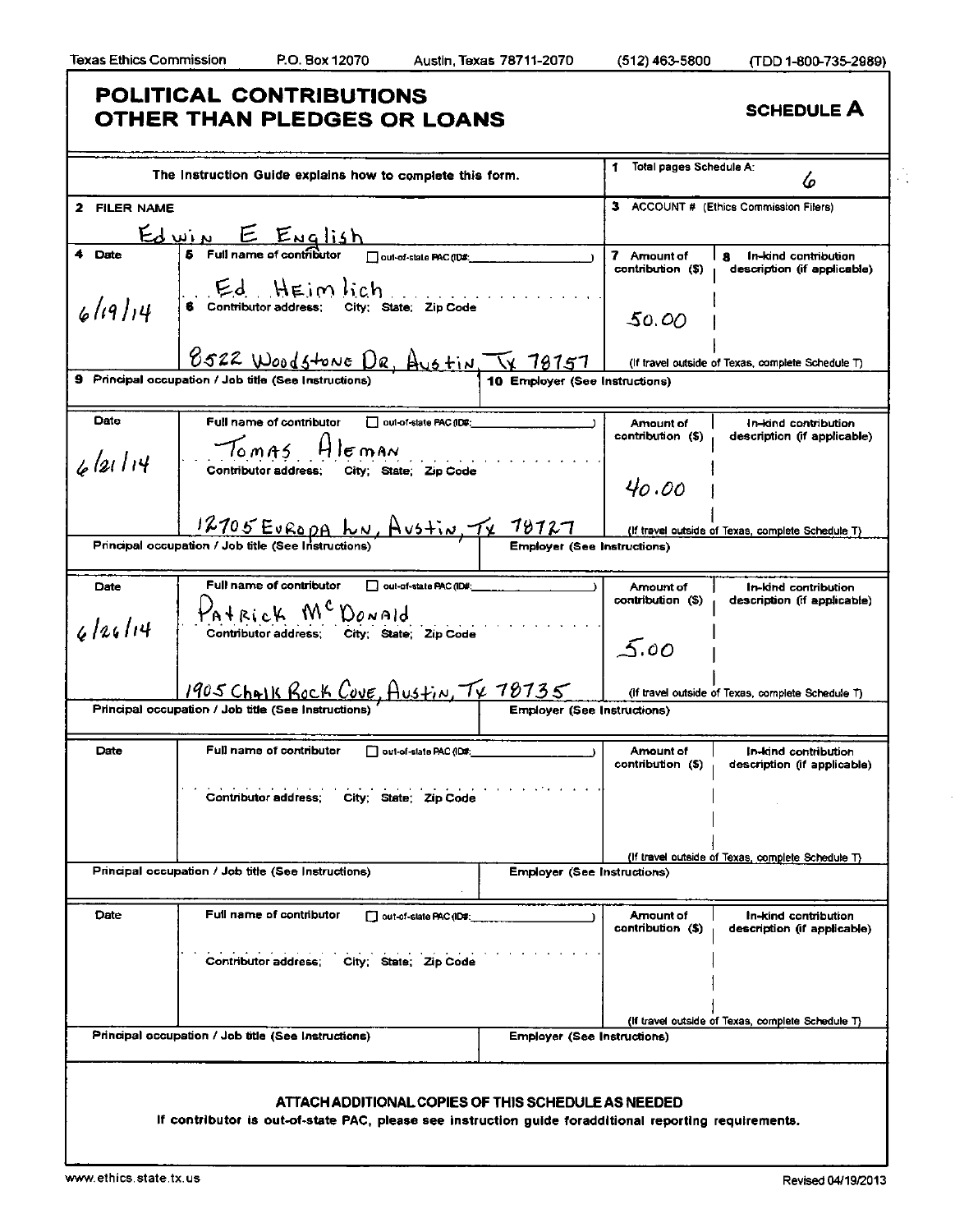Texas Ethics Commission RO. Box 12070 Austin, Texas 78711-2070 (512)463-5800 (TDD 1-800-735-2989)

|                                               | The Instruction Guide explains how to complete this form.                                            |                                                                    |   | 1 Total pages Schedule E:              |
|-----------------------------------------------|------------------------------------------------------------------------------------------------------|--------------------------------------------------------------------|---|----------------------------------------|
| 2 FILER NAME                                  |                                                                                                      |                                                                    |   | 3 ACCOUNT # (Ethics Commission Filers) |
|                                               | Edwin E. English                                                                                     |                                                                    |   |                                        |
| 4                                             | TOTAL OF UNITEMIZED LOANS:                                                                           | ⇨                                                                  | ⇨ | \$                                     |
| 5<br>Date of loan                             | 7 Name of lender                                                                                     | out-of-state PAC (ID#:                                             |   | 9 Loan Amount (\$)                     |
| 5/5/14                                        | Edwin E. English                                                                                     |                                                                    |   | 4<br><u>3000.00</u>                    |
| Is lender<br>a financial<br>Institution?      | <b>8</b> Lender address; City; State;                                                                | <i>Liberal Code</i><br>Zip Code                                    |   | 10 Interest rate<br>$-\circ$ $-$       |
| Y                                             | $18704$ EUROPALN, AUSTIN, TT 78727-5131                                                              |                                                                    |   | 11 Maturity date<br>12/31/14           |
|                                               | 12 Principal occupation / Job title (See Instructions)                                               | 13 Employer (See Instructions)                                     |   |                                        |
|                                               |                                                                                                      | Retired                                                            |   |                                        |
| 14 Description of Collateral                  |                                                                                                      | 15 Check if personal funds were deposited into political account   |   |                                        |
|                                               |                                                                                                      |                                                                    |   |                                        |
| IVI none                                      |                                                                                                      | ⊠                                                                  |   |                                        |
| <b>INFORMATION</b><br>$\nabla$ not applicable | 17 Name of guarantor<br>18 Guarantor address;<br>City;<br>20 Principal Occupation (See Instructions) | State;<br>Zip Code<br>21 Employer (See Instructions)               |   |                                        |
|                                               |                                                                                                      |                                                                    |   |                                        |
| <b>16 GUARANTOR</b><br>Date of loan           | Name of lender                                                                                       | out-of-state PAC (ID#:                                             |   | Loan Amount (\$)                       |
| 6 l30 l14                                     | Edwin E English                                                                                      |                                                                    |   | ᅯ<br>7000.00                           |
| ls lender<br>a financial                      | Lender address; City;<br>State:                                                                      | Zip Code                                                           |   | Interest rate                          |
| Institution?                                  |                                                                                                      |                                                                    |   | - ہ -<br><b>Maturity date</b>          |
| Y                                             | 12704 EURODA LN, AUStIN, TX 78727-5131                                                               |                                                                    |   | 121311                                 |
|                                               | Principal occupation / Job title (See Instructions)                                                  | <b>Employer (See Instructions)</b>                                 |   | 19 Amount Guaranteed (\$)              |
|                                               |                                                                                                      | Ketired                                                            |   |                                        |
| Description of Collateral<br>none             |                                                                                                      | Check if personal funds were deposited into political account<br>M |   |                                        |
| <b>GUARANTOR</b><br><b>INFORMATION</b>        | Name of guarantor                                                                                    |                                                                    |   |                                        |
| not applicable                                | Guarantor address:<br>City;                                                                          | Zip Code<br>State:                                                 |   | Amount Guaranteed (\$)                 |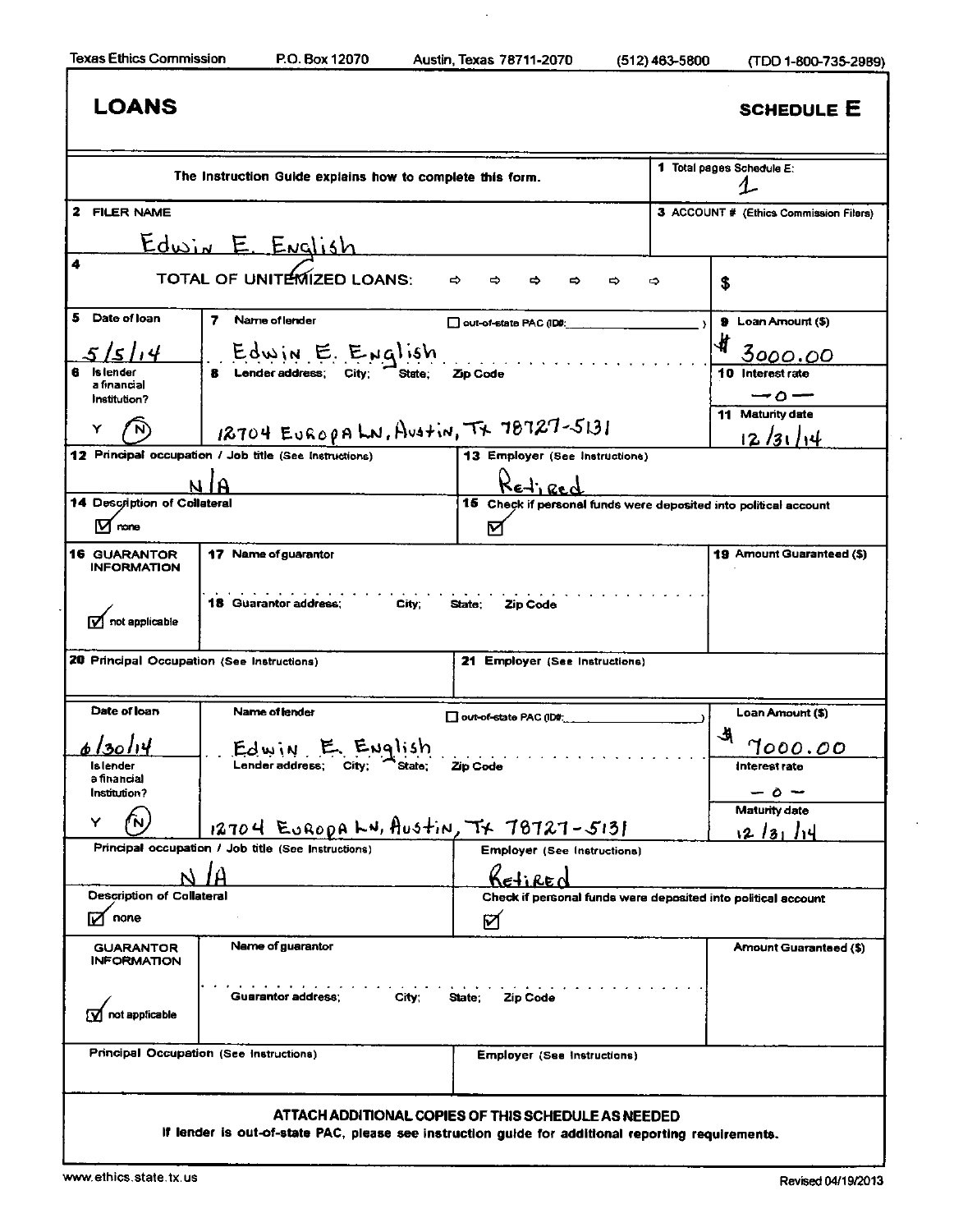|                                                        | <b>EXPENDITURE CATEGORIES FOR BOX 8(a)</b>                                          |                                                                   |
|--------------------------------------------------------|-------------------------------------------------------------------------------------|-------------------------------------------------------------------|
| <b>Advertising Expense</b>                             | Gift/Awards/Memorials Expense<br>Salaries/Wages/Contract Labor                      | Loan Repayment/Reimbursement                                      |
| Accounting/Banking                                     | Legal Services<br>Solicitation/Fundraising Expense                                  | <b>Transportation Equipment &amp; Related Expense</b>             |
| <b>Consulting Expense</b>                              | Food/Beverage Expense<br><b>Travel In District</b>                                  | Contributions/Donations Made By                                   |
| <b>Event Expense</b>                                   | <b>Polling Expense</b><br><b>Travel Out Of District</b>                             | Candidate/Officeholder/Political Committee                        |
| <b>Fees</b>                                            | <b>Printing Expense</b><br>Office Overhead/Rental Expense                           | OTHER (enter a category not listed above)                         |
|                                                        | The instruction Guide explains how to complete this form.                           |                                                                   |
| 1 Total pages Schedule F:                              | 2 FILER NAME                                                                        | 3 ACCOUNT # (Ethics Commission Filers)                            |
|                                                        | <u>E. Evalish</u><br><u>Edww</u>                                                    |                                                                   |
| 4 Date                                                 | 5 Payee name                                                                        |                                                                   |
|                                                        |                                                                                     |                                                                   |
|                                                        | Hovr<br>1571                                                                        |                                                                   |
| 6 Amount (\$)                                          | 7 Payee address;<br>City;<br>Zip Code<br>State;                                     |                                                                   |
|                                                        |                                                                                     |                                                                   |
| 91.47                                                  | 7010                                                                                | 78757                                                             |
| <b>PURPOSE</b><br>8                                    | (a) Category (See categories listed at the top of this schedule)                    | (b) Description (If travel outside of Texas, complete Schedule T) |
| OF                                                     |                                                                                     |                                                                   |
| <b>EXPENDITURE</b>                                     | Nting Expense                                                                       | usiness Chads                                                     |
| 9 Complete ONLY if direct                              | Candidate / Offiseholder name                                                       | Office sought<br>Office held                                      |
| expenditure to benefit C/OH                            |                                                                                     |                                                                   |
| Date                                                   | Payee name                                                                          |                                                                   |
|                                                        |                                                                                     |                                                                   |
|                                                        | Rinting                                                                             |                                                                   |
| Amount (\$)                                            | Payee address;<br>Zip Code<br>CICZ<br>State;                                        |                                                                   |
|                                                        |                                                                                     |                                                                   |
| 314.68                                                 | 7807                                                                                |                                                                   |
|                                                        | Category (See categories listed at the top of this schedule)                        | $5 + iN$ TX 78745                                                 |
| <b>PURPOSE</b><br>OF                                   |                                                                                     | Description (if travel outside of Texas, complete Schedule T)     |
|                                                        |                                                                                     |                                                                   |
| <b><i>EXPENDITURE</i></b>                              |                                                                                     |                                                                   |
| Complete ONLY if direct                                | Rinting EXPENSE<br>Candidate <i>[Officeholder name</i>                              | Office sought<br>Office held                                      |
| expenditure to benefit C/OH                            |                                                                                     |                                                                   |
| Date                                                   | Payee name                                                                          |                                                                   |
|                                                        |                                                                                     |                                                                   |
|                                                        | $\sigma d \cdot \theta$<br>LV W                                                     |                                                                   |
| Amount (S)                                             | Payee address:<br>City; State; Zip Code                                             |                                                                   |
|                                                        |                                                                                     |                                                                   |
|                                                        |                                                                                     |                                                                   |
| 443.02                                                 | 919 Congress # 250<br>$105+x$                                                       | 7810                                                              |
| <b>PURPOSE</b><br>OF                                   | Category (Seccategories listed at the top of this achedule)                         | Description (if travel outside of Texas, complete Schedule T)     |
| <b><i>EXPENDITURE</i></b>                              |                                                                                     |                                                                   |
|                                                        | <u>SalariEs/Wages/Contract Labor/Personal Asst</u><br>Candidate / Officeholder name | <u>nd</u> Campaign L<br>,<br>eastrct <u>uRe</u><br>Office sought  |
| Complete ONLY if direct<br>expenditure to benefit C/OH |                                                                                     |                                                                   |
|                                                        |                                                                                     |                                                                   |
| Date                                                   | Payee name                                                                          |                                                                   |
|                                                        |                                                                                     |                                                                   |
| Amount (S)                                             | Waterloo Ice House<br>Payee address:                                                |                                                                   |
|                                                        | City; State; Zip Code                                                               |                                                                   |
|                                                        |                                                                                     |                                                                   |
| 15.80                                                  |                                                                                     |                                                                   |
|                                                        | 8600<br><b>BUFNEY K</b><br>54 I N                                                   | 78757                                                             |
| <b>PURPOSE</b><br>OF                                   | Category (See categories listed at the top of this schedule)                        | Description (if travel outside of Texas, complete Schedule T)     |
| <b>EXPENDITURE</b>                                     |                                                                                     |                                                                   |
| Complete ONLY if direct                                | Event EXPENSE<br>Candidate / Officeholder name                                      | <u>'Ampaign Kiekol</u><br>የዕ በ<br>Office sought<br>Office held    |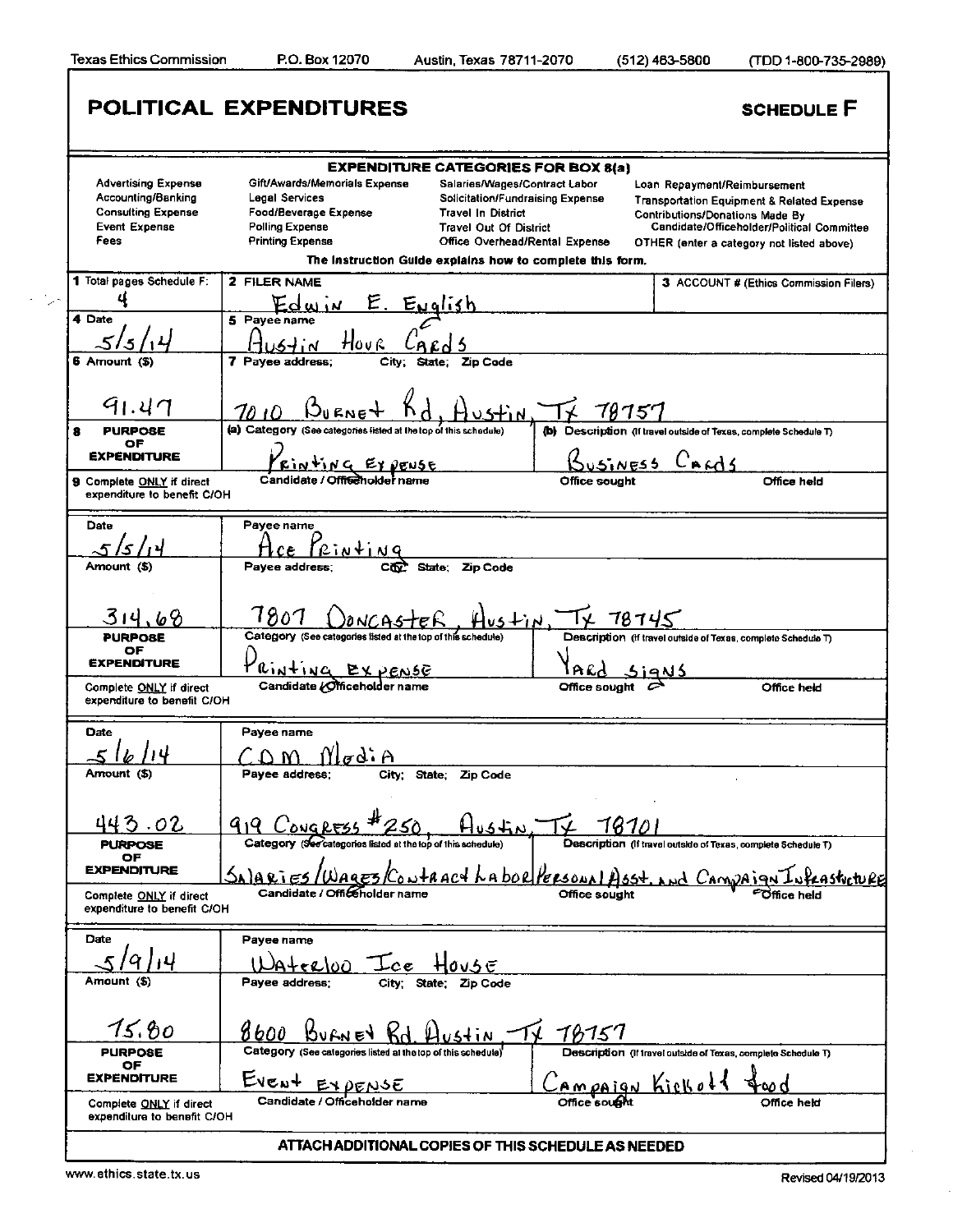Texas Ethics Commission P.O. Box 12070 Austin, Texas 78711-2070 (512)463-5800 (TDD 1-800-735-2989)

|                                                        | <b>POLITICAL EXPENDITURES</b>                                    |                                                           |                                                                                             | <b>SCHEDULE F</b>                                     |
|--------------------------------------------------------|------------------------------------------------------------------|-----------------------------------------------------------|---------------------------------------------------------------------------------------------|-------------------------------------------------------|
|                                                        |                                                                  | <b>EXPENDITURE CATEGORIES FOR BOX 8(a)</b>                |                                                                                             |                                                       |
| <b>Advertising Expense</b>                             | Gift/Awards/Memorials Expense                                    | Salaries/Wages/Contract Labor                             | Loan Repayment/Reimbursement                                                                |                                                       |
| Accounting/Banking                                     | Legal Services                                                   | Solicitation/Fundraising Expense                          |                                                                                             | <b>Transportation Equipment &amp; Related Expense</b> |
| <b>Consulting Expense</b>                              | Food/Beverage Expense                                            | <b>Travel In District</b>                                 | <b>Contributions/Donations Made By</b>                                                      |                                                       |
| <b>Event Expense</b>                                   | <b>Polling Expense</b>                                           | <b>Travel Out Of District</b>                             |                                                                                             | Candidate/Officeholder/Political Committee            |
| Fees                                                   | <b>Printing Expense</b>                                          | Office Overhead/Rental Expense                            |                                                                                             | OTHER (enter a category not listed above)             |
|                                                        |                                                                  | The Instruction Guide explains how to complete this form. |                                                                                             |                                                       |
| 1 Total pages Schedule F:                              | 2 FILER NAME                                                     |                                                           |                                                                                             | 3 ACCOUNT # (Ethics Commission Filers)                |
|                                                        | <u>E. English</u><br>Edwin                                       |                                                           |                                                                                             |                                                       |
| 4 Date                                                 | 5 Payee name                                                     |                                                           |                                                                                             |                                                       |
|                                                        |                                                                  |                                                           |                                                                                             |                                                       |
|                                                        |                                                                  | DE RUICE                                                  |                                                                                             |                                                       |
| 6 Amount (\$)                                          | 7 Payee address:<br>City:                                        | <b>Zip Code</b><br>State:                                 |                                                                                             |                                                       |
|                                                        |                                                                  |                                                           |                                                                                             |                                                       |
| 17.00                                                  | $1822$ W. GRAKER                                                 | Hustin T+ 78758                                           |                                                                                             |                                                       |
| <b>PURPOSE</b>                                         | (a) Category (See categories listed at the top of this schedule) |                                                           | (b) Description (If travel outside of Texas, complete Schedule T)                           |                                                       |
| OF                                                     |                                                                  |                                                           |                                                                                             |                                                       |
| <b>EXPENDITURE</b>                                     | FEE                                                              |                                                           | t ee                                                                                        |                                                       |
| 9 Complete ONLY if direct                              | Candidate / Officeholder name                                    |                                                           | Office sought                                                                               | Office held                                           |
| expenditure to benefit C/OH                            |                                                                  |                                                           |                                                                                             |                                                       |
| Date                                                   | Payee name                                                       |                                                           |                                                                                             |                                                       |
| 20/14                                                  |                                                                  |                                                           |                                                                                             |                                                       |
|                                                        | $rac{F_{ARQO}}{F_{av}}$<br>DEIIS                                 |                                                           |                                                                                             |                                                       |
| Amount (\$)                                            | Payee address:                                                   | State;<br><b>Zip Code</b>                                 |                                                                                             |                                                       |
|                                                        |                                                                  |                                                           |                                                                                             |                                                       |
| 31.03                                                  | 1601<br>KARMER.                                                  |                                                           |                                                                                             |                                                       |
| <b>PURPOSE</b>                                         | Category (See categories listed at the top of this schedule)     |                                                           | $\frac{105+1}{N}$ TK 18127<br>Description (if travel outside of Texas, complete Schedule T) |                                                       |
| OF                                                     |                                                                  |                                                           |                                                                                             |                                                       |
| <b>EXPENDITURE</b>                                     | <u>Accounting /Banking</u>                                       |                                                           | Check orintiva                                                                              |                                                       |
| Complete ONLY if direct                                | Candidate / Officeholder name                                    |                                                           |                                                                                             | Office held                                           |
| expenditure to benefit C/OH                            |                                                                  |                                                           |                                                                                             |                                                       |
|                                                        |                                                                  |                                                           |                                                                                             |                                                       |
| Date                                                   | Payee name                                                       |                                                           |                                                                                             |                                                       |
| 114                                                    | zul                                                              |                                                           |                                                                                             |                                                       |
| Amount (\$)                                            | Pavee address:                                                   | $S4$ RATEqiES                                             |                                                                                             |                                                       |
|                                                        |                                                                  |                                                           |                                                                                             |                                                       |
|                                                        |                                                                  |                                                           |                                                                                             |                                                       |
| 1000.00                                                |                                                                  | <u>1802 ANN HAbor, Austin, TV 78704</u>                   |                                                                                             |                                                       |
| <b>PURPOSE</b>                                         | Category (See categories listed at the top of this schedule)     |                                                           | Description (If travel outside of Texas, complete Schedule T)                               |                                                       |
| OF                                                     |                                                                  |                                                           |                                                                                             |                                                       |
| <b>EXPENDITURE</b>                                     | Rinting EXPENSE                                                  |                                                           | <u>ush cards</u>                                                                            |                                                       |
|                                                        | Candidate / Offischolder name                                    |                                                           | Office sought                                                                               | Office held                                           |
| Complete ONLY if direct<br>expenditure to benefit C/OH |                                                                  |                                                           |                                                                                             |                                                       |
|                                                        |                                                                  |                                                           |                                                                                             |                                                       |
| Date                                                   | Payee name                                                       |                                                           |                                                                                             |                                                       |
|                                                        | Nledia<br>$\mathbf{N}$                                           |                                                           |                                                                                             |                                                       |
| Amount (\$)                                            | Payee address:                                                   | City; State; Zip Code                                     |                                                                                             |                                                       |
|                                                        |                                                                  |                                                           |                                                                                             |                                                       |
|                                                        |                                                                  |                                                           |                                                                                             |                                                       |
| 250.56                                                 | $Couares5 - 250$                                                 | $4$ ustin $\overline{11}$                                 | 78701                                                                                       |                                                       |
| <b>PURPOSE</b>                                         | Category (See categories listed at the top of this schedule)     |                                                           | Description (If travel outside of Texas, complete Schedule T)                               |                                                       |
| ОF                                                     |                                                                  |                                                           |                                                                                             |                                                       |
| <b>EXPENDITURE</b>                                     |                                                                  | <u>Salaries/Wages/Contract Labor PersoualAs</u>           | Ca <u>moo</u>                                                                               |                                                       |
| Complete ONLY if direct                                | Candidate / Office holder name                                   |                                                           | Office sought                                                                               |                                                       |
| expenditure to benefit C/OH                            |                                                                  |                                                           |                                                                                             |                                                       |
|                                                        |                                                                  |                                                           |                                                                                             |                                                       |
|                                                        |                                                                  | ATTACH ADDITIONAL COPIES OF THIS SCHEDULE AS NEEDED       |                                                                                             |                                                       |
| www.ethics.state.tx.us                                 |                                                                  |                                                           |                                                                                             | Revised 04/19/2013                                    |
|                                                        |                                                                  |                                                           |                                                                                             |                                                       |

 $\bar{\mathcal{A}}$ 

 $\mathbb{R}^2$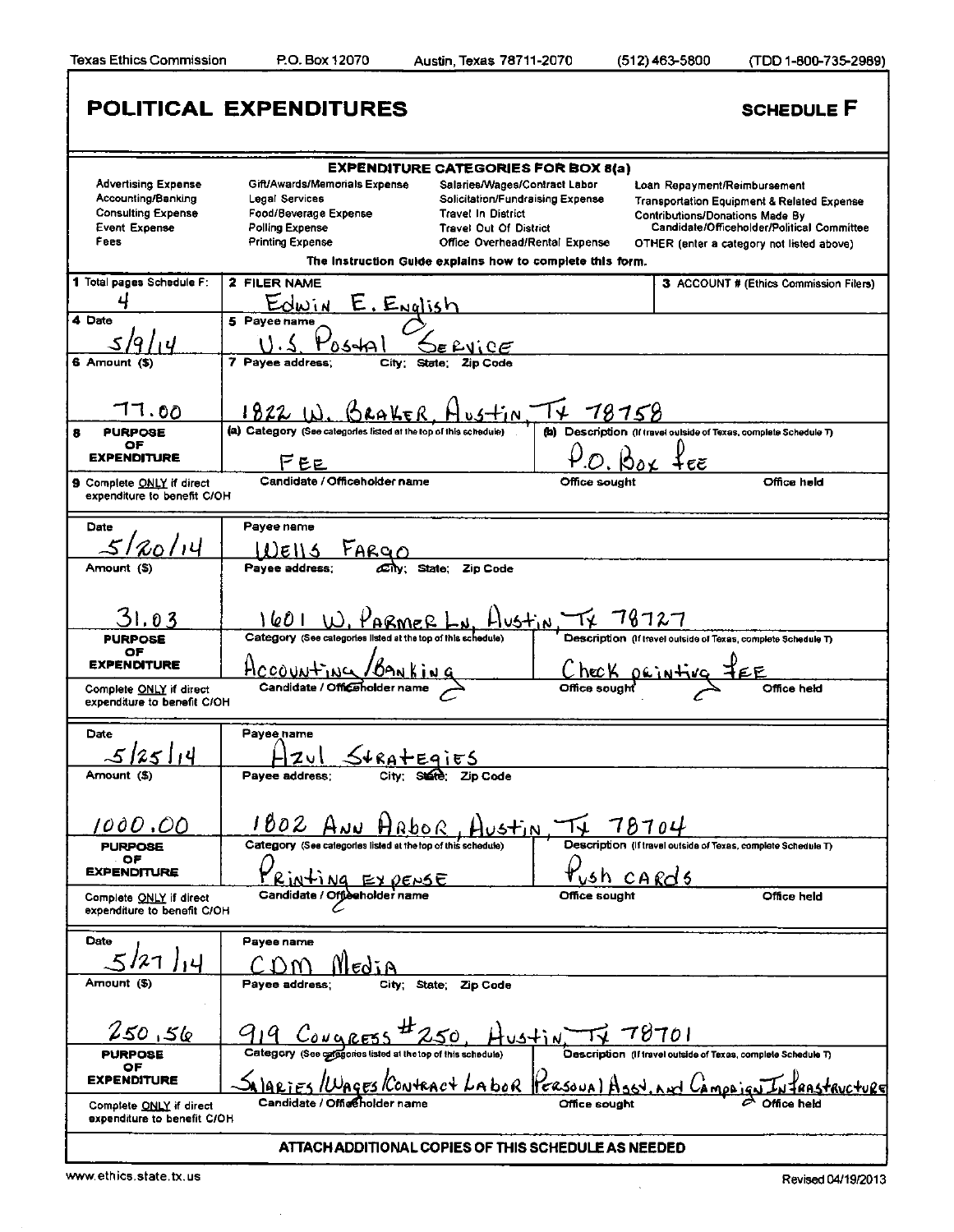|                                                                               | <b>POLITICAL EXPENDITURES</b>                                                      |                                                                                                                              |                              | <b>SCHEDULE F</b>                                                                                                               |
|-------------------------------------------------------------------------------|------------------------------------------------------------------------------------|------------------------------------------------------------------------------------------------------------------------------|------------------------------|---------------------------------------------------------------------------------------------------------------------------------|
|                                                                               |                                                                                    | <b>EXPENDITURE CATEGORIES FOR BOX 8(a)</b>                                                                                   |                              |                                                                                                                                 |
| <b>Advertising Expense</b><br>Accounting/Banking<br><b>Consulting Expense</b> | Gift/Awards/Memorials Expense<br>Legal Services<br>Food/Beverage Expense           | Salaries/Wages/Contract Labor<br>Solicitation/Fundraising Expense<br><b>Travel In District</b>                               |                              | Loan Repayment/Reimbursement<br><b>Transportation Equipment &amp; Related Expense</b><br><b>Contributions/Donations Made By</b> |
| <b>Event Expense</b><br>Fees                                                  | <b>Polling Expense</b><br><b>Printing Expense</b>                                  | <b>Travel Out Of District</b><br>Office Overhead/Rental Expense<br>The Instruction Guide explains how to complete this form. |                              | Candidate/Officeholder/Political Committee<br>OTHER (enter a category not listed above)                                         |
| 1 Total pages Schedule F:<br>4                                                | 2 FILER NAME                                                                       |                                                                                                                              |                              | 3 ACCOUNT # (Ethics Commission Filers)                                                                                          |
| 4 Date<br>14                                                                  | <u>E. English</u><br>Edwin<br>5 Pavee name                                         |                                                                                                                              |                              |                                                                                                                                 |
| 6 Amount (\$)                                                                 | 7 Payee address;<br>City:                                                          | Zip Code<br>State;                                                                                                           |                              |                                                                                                                                 |
| 71.OT                                                                         | $2211 N.F125+54$                                                                   |                                                                                                                              | $\frac{1}{2055}$ CA 95131    |                                                                                                                                 |
| <b>PURPOSE</b><br>OF                                                          | (a) Category (See categories listed at the top of this schedule)                   |                                                                                                                              |                              | (b) Description (if travel outside of Texas, complete Schedule T)                                                               |
| <b>EXPENDITURE</b><br>9 Complete ONLY if direct                               | Fee<br>Candidate / Officeholder name                                               |                                                                                                                              |                              | SECVICE Charge<br>Office held                                                                                                   |
| expenditure to benefit C/OH                                                   |                                                                                    |                                                                                                                              |                              |                                                                                                                                 |
| Date<br>3<br>1,4                                                              | Payee name<br>Medi A                                                               |                                                                                                                              |                              |                                                                                                                                 |
| Amount (\$)                                                                   | Payee address;<br>City:                                                            | Zip Code<br>State;                                                                                                           |                              |                                                                                                                                 |
| 227.22                                                                        | 919 CONQRESS                                                                       |                                                                                                                              | 787D                         |                                                                                                                                 |
| <b>PURPOSE</b><br>ОF<br><b>EXPENDITURE</b>                                    | Category (Septhegories listed at the lop of this schedule)                         |                                                                                                                              |                              | Description (If travel outside of Texas, complete Schedule T)                                                                   |
| Complete ONLY if direct<br>expenditure to benefit C/OH                        | SALARTES/WAGES<br>Candidate / Officeho                                             | LaboR                                                                                                                        | Office sought                | <u>Personal Nsst. And Compaign Infrasteveture</u>                                                                               |
| Date                                                                          | Payee name                                                                         |                                                                                                                              |                              |                                                                                                                                 |
| Amount (\$)                                                                   | - E-<br>Pavee address;<br>City:                                                    | State: Zip Code                                                                                                              |                              |                                                                                                                                 |
| 21.87                                                                         | 2121                                                                               |                                                                                                                              | $u$ of $\overline{14}$ 78727 |                                                                                                                                 |
| <b>PURPOSE</b><br>ОF                                                          | <u>, PARMER Lu</u><br>Category (See categories listed at the top of this schedule) |                                                                                                                              |                              | Description (If travel outside of Texas, complete Schedule T)                                                                   |
| <b>EXPENDITURE</b><br>Complete ONLY if direct                                 | <u>EVENT EXPENSE</u><br>Candidate / Officeholder name                              |                                                                                                                              | Office sought                | Nee <del>t and Greet Food</del><br>Office held                                                                                  |
| expenditure to benefit C/OH                                                   |                                                                                    |                                                                                                                              |                              |                                                                                                                                 |
| Date                                                                          | Payee name                                                                         |                                                                                                                              |                              |                                                                                                                                 |
| Amount (\$)                                                                   | Face book<br>Payee address:                                                        | City; State:<br>Zip Code                                                                                                     |                              |                                                                                                                                 |
| 25.24                                                                         | \601<br>Willow Koad                                                                |                                                                                                                              |                              | <u>MED PACK, CA 94025</u>                                                                                                       |
| <b>PURPOSE</b><br>OF<br><b>EXPENDITURE</b>                                    | Category (See categories listed at the top of this schedule)                       |                                                                                                                              |                              | Description (if travel outside of Texas, complete Schedule T)                                                                   |
| Complete ONLY if direct<br>expenditure to benefit C/OH                        | <u>ERTISING EXPENSE</u><br>Candidate / Officerodder name                           |                                                                                                                              | <b>Office sought</b>         | Facebook page<br>ðΝ<br>Office held                                                                                              |
|                                                                               | ATTACH ADDITIONAL COPIES OF THIS SCHEDULE AS NEEDED                                |                                                                                                                              |                              |                                                                                                                                 |
| www.ethics.state.tx.us                                                        |                                                                                    |                                                                                                                              |                              | Revised 04/19/2013                                                                                                              |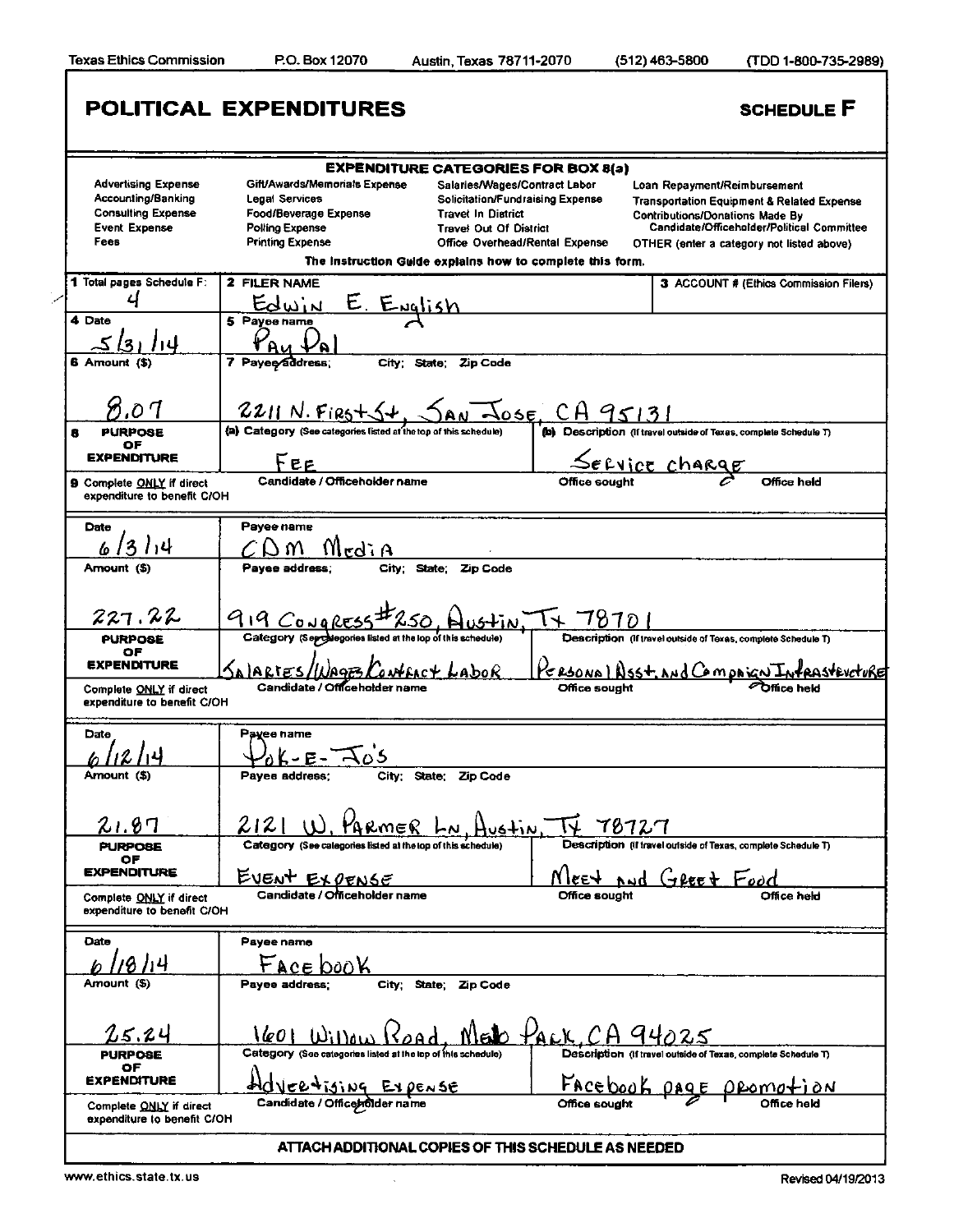Texas Ethics Commission P.O. Box 12070 Austin, Texas 78711-2070 (512)463-5800 (TDD 1-800-735-2989)

|                                                                               |                                                                                 | <b>EXPENDITURE CATEGORIES FOR BOX 8(a)</b>                                                     |                                                                                                                                 |
|-------------------------------------------------------------------------------|---------------------------------------------------------------------------------|------------------------------------------------------------------------------------------------|---------------------------------------------------------------------------------------------------------------------------------|
| <b>Advertising Expense</b><br>Accounting/Banking<br><b>Consulting Expense</b> | Gift/Awards/Memorials Expense<br><b>Legal Services</b><br>Food/Beverage Expense | Salaries/Wages/Contract Labor<br>Solicitation/Fundraising Expense<br><b>Travel In District</b> | Loan Repayment/Reimbursement<br><b>Transportation Equipment &amp; Related Expense</b><br><b>Contributions/Donations Made By</b> |
| <b>Event Expense</b><br>Fees                                                  | <b>Polling Expense</b><br><b>Printing Expense</b>                               | <b>Travel Out Of District</b><br>Office Overhead/Rental Expense                                | Candidate/Officeholder/Political Committee<br>OTHER (enter a category not listed above)                                         |
|                                                                               |                                                                                 | The Instruction Guide explains how to complete this form.                                      |                                                                                                                                 |
| 1 Total pages Schedule F:                                                     | 2 FILER NAME                                                                    |                                                                                                | 3 ACCOUNT # (Ethics Commission Filers)                                                                                          |
| 4                                                                             | <u>E English</u>                                                                |                                                                                                |                                                                                                                                 |
| 4 Date                                                                        | 5 Pavee name                                                                    |                                                                                                |                                                                                                                                 |
| 61<br>'ıQ<br>6 Amount (\$)                                                    | 7 Pavee address:                                                                | Zip Code<br>State:                                                                             |                                                                                                                                 |
|                                                                               |                                                                                 |                                                                                                |                                                                                                                                 |
| 16.22                                                                         |                                                                                 |                                                                                                |                                                                                                                                 |
| <b>PURPOSE</b><br>8                                                           | (a) Category (See categories listed at the top of this schedule)                | $H$ ustin, $T$                                                                                 | 78159<br>(b) Description (If travel outside of Texas, complete Schedule T)                                                      |
| OF                                                                            |                                                                                 |                                                                                                |                                                                                                                                 |
| <b>EXPENDITURE</b>                                                            | Other-office supplies                                                           |                                                                                                | <u>Kecriot books</u>                                                                                                            |
| 9 Complete ONLY if direct<br>expenditure to benefit C/OH                      | Candidate / Officeholder name                                                   | Office sought                                                                                  | Office held                                                                                                                     |
| Date                                                                          | Payee name                                                                      |                                                                                                |                                                                                                                                 |
|                                                                               | A terlon                                                                        | 15 E                                                                                           |                                                                                                                                 |
| Amount (\$)                                                                   | Payee address;                                                                  | City; State; Zip Code                                                                          |                                                                                                                                 |
|                                                                               |                                                                                 |                                                                                                |                                                                                                                                 |
| 62.58                                                                         |                                                                                 | <u>stin, Tx 70757</u>                                                                          |                                                                                                                                 |
| <b>PURPOSE</b>                                                                | Category (See categories listed at the top of this schedule)                    |                                                                                                | Description (If travel outside of Texas, complete Schedule T)                                                                   |
| OF<br><b>EXPENDITURE</b>                                                      | <u>EVENT EXPENSE</u>                                                            |                                                                                                | And GLEET Food                                                                                                                  |
| Complete ONLY if direct<br>expenditure to benefit C/OH                        | Candidate / Officeholder name                                                   | Office sought                                                                                  | Office held                                                                                                                     |
| Date                                                                          | Payee name                                                                      |                                                                                                |                                                                                                                                 |
|                                                                               | Facebook                                                                        |                                                                                                |                                                                                                                                 |
| Amount (\$)                                                                   | Payee address:                                                                  | City; State; Zip Code                                                                          |                                                                                                                                 |
|                                                                               |                                                                                 |                                                                                                |                                                                                                                                 |
| 46.99                                                                         |                                                                                 | 1601 Willow Rd. MENO PARK, CA 94025                                                            |                                                                                                                                 |
| <b>PURPOSE</b>                                                                | Category (See categories listed at the top of this schedule)                    |                                                                                                | Description (If travel outside of Texas, complete Schedule T)                                                                   |
| OF<br><b>EXPENDITURE</b>                                                      |                                                                                 | Facebook                                                                                       |                                                                                                                                 |
| Complete ONLY if direct                                                       | dvertising Expense<br>Candidate / Officebalder name                             | Office sought                                                                                  | ٦ÔN                                                                                                                             |
| expenditure to benefit C/OH                                                   |                                                                                 |                                                                                                |                                                                                                                                 |
| Date                                                                          | Payee name                                                                      |                                                                                                |                                                                                                                                 |
| 2914                                                                          | Facebook                                                                        |                                                                                                |                                                                                                                                 |
| Amount (\$)                                                                   | Payee address:<br>City:                                                         | State:<br>Zip Code                                                                             |                                                                                                                                 |
|                                                                               |                                                                                 |                                                                                                |                                                                                                                                 |
| 23.49                                                                         | Willo <u>w Kond</u><br>16 O                                                     | <u>Meylo PARK, CA 940</u>                                                                      |                                                                                                                                 |
| <b>PURPOSE</b>                                                                | Category (See categories listed at the top of this schedule)                    |                                                                                                | Description (If travel outside of Texas, complete Schedule T)                                                                   |
| ОF                                                                            | Advertising Expense                                                             |                                                                                                |                                                                                                                                 |
| <b>EXPENDITURE</b>                                                            |                                                                                 | $\tfrac{\text{Facebook}}{\text{Office sought}}$                                                | DROMOTION<br>$P$ <sup>2</sup>                                                                                                   |

www.ethics.state.tx.us Revised 04/19/2013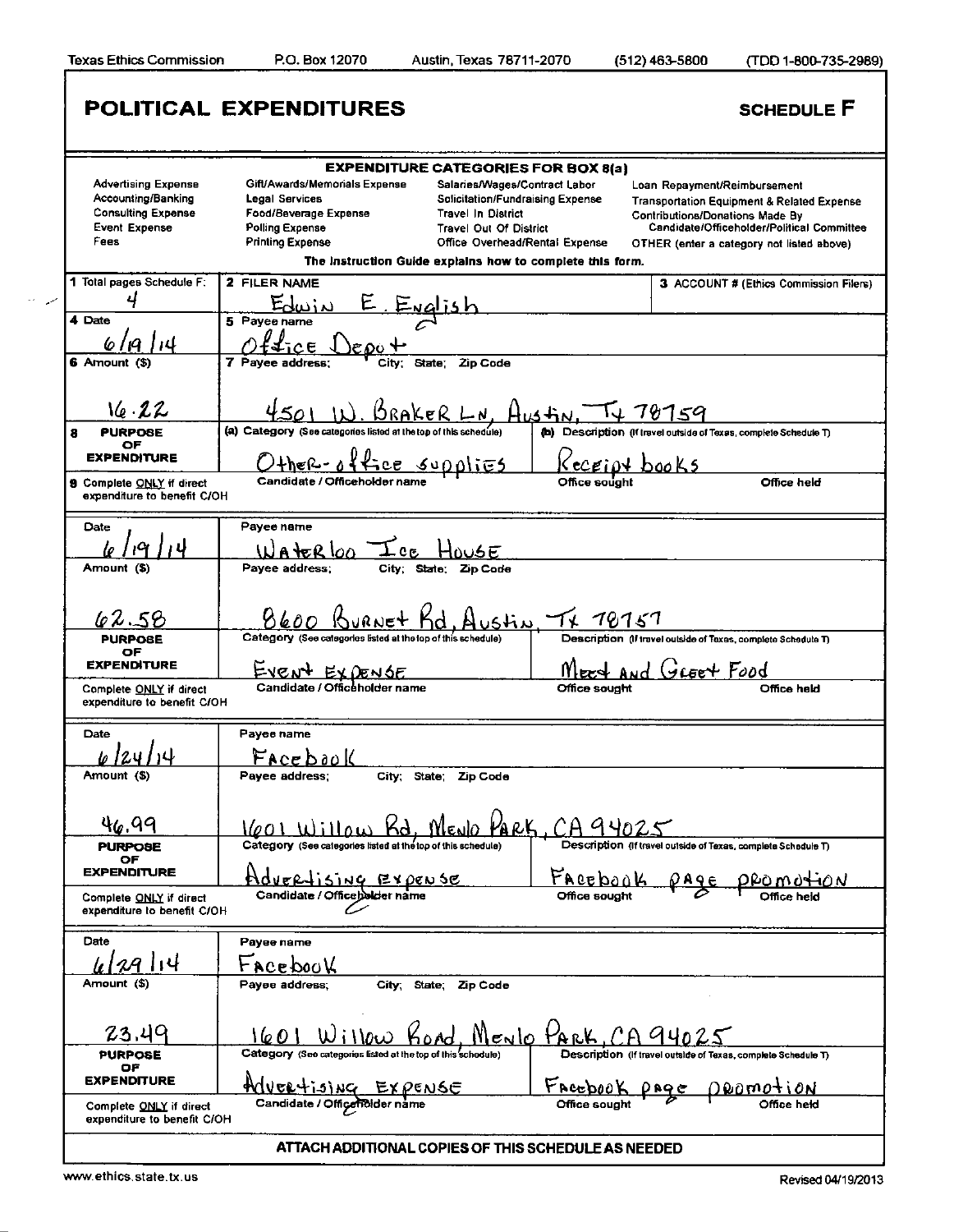L

Чý

|                                                                                                               | <b>POLITICAL EXPENDITURES</b><br><b>MADE FROM PERSONAL FUNDS</b>                                                                                                                                                                                                                                                                                                                                                     |                       | <b>SCHEDULE G</b>                                                                                                                                                                                                          |  |  |
|---------------------------------------------------------------------------------------------------------------|----------------------------------------------------------------------------------------------------------------------------------------------------------------------------------------------------------------------------------------------------------------------------------------------------------------------------------------------------------------------------------------------------------------------|-----------------------|----------------------------------------------------------------------------------------------------------------------------------------------------------------------------------------------------------------------------|--|--|
| <b>Advertising Expense</b><br>Accounting/Banking<br><b>Consulting Expense</b><br><b>Event Expense</b><br>Fees | <b>EXPENDITURE CATEGORIES FOR BOX 8(a)</b><br>Gift/Awards/Memorials Expense<br>Salaries/Wages/Contract Labor<br><b>Legal Services</b><br>Solicitation/Fundraising Expense<br>Food/Beverage Expense<br><b>Travel In District</b><br><b>Polling Expense</b><br><b>Travel Out Of District</b><br><b>Printing Expense</b><br>Office Overhead/Rental Expense<br>The Instruction Guide explains how to complete this form. |                       | Loan Repayment/Reimbursement<br><b>Transportation Equipment &amp; Related Expense</b><br><b>Contributions/Donations Made By</b><br>Candidate/Officeholder/Political Committee<br>OTHER (enter a category not listed above) |  |  |
| 1 Total pages Schedule G:<br>3                                                                                | 2 FILER NAME<br>$E_{\text{dm},N}$                                                                                                                                                                                                                                                                                                                                                                                    |                       | 3 ACCOUNT # (Ethics Commission Filers)                                                                                                                                                                                     |  |  |
| 4 Date                                                                                                        | <u>E. English</u><br>5 Payee name                                                                                                                                                                                                                                                                                                                                                                                    |                       |                                                                                                                                                                                                                            |  |  |
| 6 Amount (\$)<br>412.56                                                                                       | MediA<br>CD W<br>7 Payee address:<br>State: Zip Code<br>City:                                                                                                                                                                                                                                                                                                                                                        |                       |                                                                                                                                                                                                                            |  |  |
| Reimbursement from<br>ΙV<br>political contributions<br>intended                                               | 919 Congress 250 Austin TX 78701                                                                                                                                                                                                                                                                                                                                                                                     |                       |                                                                                                                                                                                                                            |  |  |
| 8<br><b>PURPOSE</b><br><b>OF</b><br><b>EXPENDITURE</b>                                                        | (a) Category (See categories listed at the top of this schedule)<br>Salacies/Wages<br><u>Iconfract Labor Personal Asst. And Campa</u>                                                                                                                                                                                                                                                                                |                       | (b) Description (if travel outside of Texas, complete Schedule T)<br>structure                                                                                                                                             |  |  |
| Date                                                                                                          | Payee name                                                                                                                                                                                                                                                                                                                                                                                                           |                       |                                                                                                                                                                                                                            |  |  |
| Q<br>Amount (\$)<br>123.4                                                                                     | <u>Bumper Sticker</u><br>Idress: City; State; Zip Code<br>l h e<br>Payee address:                                                                                                                                                                                                                                                                                                                                    |                       |                                                                                                                                                                                                                            |  |  |
| Reimbursement from<br>political contributions<br>intended                                                     | $612$ W. 34th, Austin.                                                                                                                                                                                                                                                                                                                                                                                               | 18705                 |                                                                                                                                                                                                                            |  |  |
| <b>PURPOSE</b><br><b>OF</b><br><b>EXPENDITURE</b>                                                             | Category (See categories listed at the top of this schedule)<br><u>Feinting</u><br>$E$ <u>v</u> $\rho$ ense                                                                                                                                                                                                                                                                                                          | <u>Stickers</u>       | Description (If travel outside of Texas, complete Schedule T)                                                                                                                                                              |  |  |
| Date                                                                                                          | Payee name<br>Hus <u>tin</u><br>AVA                                                                                                                                                                                                                                                                                                                                                                                  |                       |                                                                                                                                                                                                                            |  |  |
| Amount (\$)<br>31.55                                                                                          | Payee address;<br>City; State; Zip Code                                                                                                                                                                                                                                                                                                                                                                              |                       |                                                                                                                                                                                                                            |  |  |
| Reimbursement from<br>political contributions<br>V<br>bebreint                                                | 301W.2wd.                                                                                                                                                                                                                                                                                                                                                                                                            | 78701                 |                                                                                                                                                                                                                            |  |  |
| <b>PURPOSE</b><br>ОF<br><b>EXPENDITURE</b>                                                                    | Category (See categories listed at the lop of this schedule)<br>Food                                                                                                                                                                                                                                                                                                                                                 | LUNCK                 | Description (If travel outside of Texas, complete Schedule T)                                                                                                                                                              |  |  |
| Date                                                                                                          | Payee name                                                                                                                                                                                                                                                                                                                                                                                                           |                       |                                                                                                                                                                                                                            |  |  |
| 4ו                                                                                                            |                                                                                                                                                                                                                                                                                                                                                                                                                      |                       |                                                                                                                                                                                                                            |  |  |
| Amount (S)<br>19,41                                                                                           | City:<br>Pavee address:<br>Zip Code<br>State:                                                                                                                                                                                                                                                                                                                                                                        |                       |                                                                                                                                                                                                                            |  |  |
| Reimbursement from<br>political contributions<br>intended                                                     | 4501                                                                                                                                                                                                                                                                                                                                                                                                                 | <u>-n. Austin, TX</u> | 78759                                                                                                                                                                                                                      |  |  |
| <b>PURPOBE</b><br>ОF                                                                                          | Category (See calegories listed at the top of this schedule)                                                                                                                                                                                                                                                                                                                                                         |                       | Description (if travel outside of Texas, complete Schedule T)                                                                                                                                                              |  |  |
| <b>EXPENDITURE</b>                                                                                            | PRINTING EXPENSE                                                                                                                                                                                                                                                                                                                                                                                                     |                       | $N_{\Lambda}$<br>s trict                                                                                                                                                                                                   |  |  |
|                                                                                                               | ATTACH ADDITIONAL COPIES OF THIS SCHEDULE AS NEEDED                                                                                                                                                                                                                                                                                                                                                                  |                       |                                                                                                                                                                                                                            |  |  |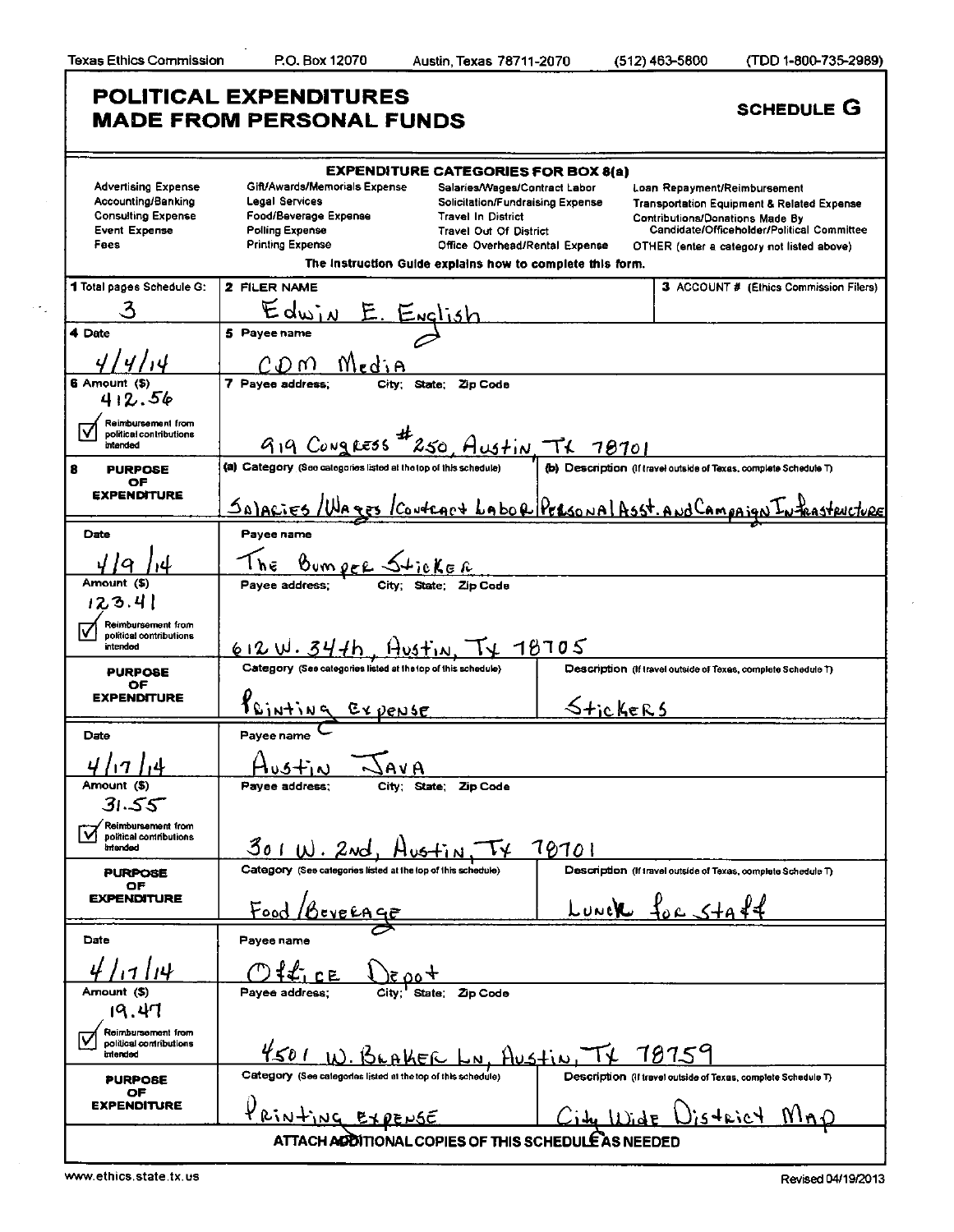$\mathcal{L}(\mathcal{I}_\mathcal{D})$ 

|                                                                                                               | POLITICAL EXPENDITURES<br><b>MADE FROM PERSONAL FUNDS</b>                                                                     | <b>SCHEDULE G</b>                                                                                                                                                                                                                                                            |                                                                                                                                                                                                                            |  |  |  |
|---------------------------------------------------------------------------------------------------------------|-------------------------------------------------------------------------------------------------------------------------------|------------------------------------------------------------------------------------------------------------------------------------------------------------------------------------------------------------------------------------------------------------------------------|----------------------------------------------------------------------------------------------------------------------------------------------------------------------------------------------------------------------------|--|--|--|
|                                                                                                               |                                                                                                                               |                                                                                                                                                                                                                                                                              |                                                                                                                                                                                                                            |  |  |  |
| <b>Advertising Expense</b><br>Accounting/Banking<br><b>Consulting Expense</b><br><b>Event Expense</b><br>Fees | Gift/Awards/Memorials Expense<br>Legal Services<br>Food/Beverage Expense<br><b>Polling Expense</b><br><b>Printing Expense</b> | <b>EXPENDITURE CATEGORIES FOR BOX 8(a)</b><br>Salaries/Wages/Contract Labor<br><b>Solicitation/Fundraising Expense</b><br><b>Travel In District</b><br>Travel Out Of District<br>Office Overhead/Rental Expense<br>The Instruction Guide explains how to complete this form. | Loan Repayment/Reimbursement<br><b>Transportation Equipment &amp; Related Expense</b><br><b>Contributions/Donations Made By</b><br>Candidate/Officeholder/Political Committee<br>OTHER (enter a category not listed above) |  |  |  |
| 1 Total pages Schedule G:                                                                                     | 2 FILER NAME                                                                                                                  |                                                                                                                                                                                                                                                                              | 3 ACCOUNT # (Ethics Commission Filers)                                                                                                                                                                                     |  |  |  |
|                                                                                                               |                                                                                                                               |                                                                                                                                                                                                                                                                              |                                                                                                                                                                                                                            |  |  |  |
| 4 Date                                                                                                        | <u>English</u><br>5 Payee name                                                                                                |                                                                                                                                                                                                                                                                              |                                                                                                                                                                                                                            |  |  |  |
|                                                                                                               |                                                                                                                               |                                                                                                                                                                                                                                                                              |                                                                                                                                                                                                                            |  |  |  |
| 6 Amount (\$)                                                                                                 | 7 Payee address:<br>State;<br>Zip Code<br>City:                                                                               |                                                                                                                                                                                                                                                                              |                                                                                                                                                                                                                            |  |  |  |
| 1013.04                                                                                                       |                                                                                                                               |                                                                                                                                                                                                                                                                              |                                                                                                                                                                                                                            |  |  |  |
| Reimbursement from<br>political contributions<br>intended                                                     | 919 CONCRESS<br><u>78701</u><br>750 . Hu                                                                                      |                                                                                                                                                                                                                                                                              |                                                                                                                                                                                                                            |  |  |  |
| 8<br><b>PURPOSE</b>                                                                                           | (a) Category (ese categories listed at the top of this schedule)                                                              |                                                                                                                                                                                                                                                                              | (b) Description (if travel outside of Texas, complete Schedule T)                                                                                                                                                          |  |  |  |
| ОF<br><b>EXPENDITURE</b>                                                                                      | <u>Salaries/U</u>                                                                                                             | <u>LAbor</u>                                                                                                                                                                                                                                                                 | PERSONAL ASST, AND CAMPAIGN<br><u>rastricture</u>                                                                                                                                                                          |  |  |  |
| Date                                                                                                          | Payee name                                                                                                                    |                                                                                                                                                                                                                                                                              |                                                                                                                                                                                                                            |  |  |  |
|                                                                                                               | foe Hecountable<br>Governmen                                                                                                  |                                                                                                                                                                                                                                                                              |                                                                                                                                                                                                                            |  |  |  |
| Amount (\$)                                                                                                   | Payee address:                                                                                                                | City: State: Zip Code                                                                                                                                                                                                                                                        |                                                                                                                                                                                                                            |  |  |  |
| 10.00                                                                                                         |                                                                                                                               |                                                                                                                                                                                                                                                                              |                                                                                                                                                                                                                            |  |  |  |
| Reimbursement from<br>political contributions<br>intended                                                     | 1306 BARONETS TRAIL AUSTIN, TT 78753                                                                                          |                                                                                                                                                                                                                                                                              |                                                                                                                                                                                                                            |  |  |  |
| <b>PURPOSE</b><br>ОF                                                                                          | Category (See categories listed at the top of this schedule)                                                                  |                                                                                                                                                                                                                                                                              | Description (if travel outside of Texas, complete Schedule T)                                                                                                                                                              |  |  |  |
| <b>EXPENDITURE</b>                                                                                            | <u> UONAtion MADE by CANDi date</u>                                                                                           |                                                                                                                                                                                                                                                                              | Jona tion                                                                                                                                                                                                                  |  |  |  |
| Date                                                                                                          | Payee name                                                                                                                    |                                                                                                                                                                                                                                                                              |                                                                                                                                                                                                                            |  |  |  |
|                                                                                                               | ORANGE                                                                                                                        |                                                                                                                                                                                                                                                                              |                                                                                                                                                                                                                            |  |  |  |
| Amount (S)                                                                                                    | City; Citate:<br>Payee address;                                                                                               |                                                                                                                                                                                                                                                                              |                                                                                                                                                                                                                            |  |  |  |
| 25.00                                                                                                         |                                                                                                                               |                                                                                                                                                                                                                                                                              |                                                                                                                                                                                                                            |  |  |  |
| Reimbursement from<br>political contributions<br><b>Intended</b>                                              | $501$ N. $TH-35$ , $A$ <sub>ustin</sub>                                                                                       | 78702                                                                                                                                                                                                                                                                        |                                                                                                                                                                                                                            |  |  |  |
| <b>PURPOSE</b><br>ОF                                                                                          | Category (See categories listed at the top of this schedule)                                                                  |                                                                                                                                                                                                                                                                              | Description (If travel outside of Texas, complete Schedule T)                                                                                                                                                              |  |  |  |
| <b><i>EXPENDITURE</i></b>                                                                                     | Donation made by                                                                                                              | <u>inndidrite</u>                                                                                                                                                                                                                                                            | <u>Ticket to Anniversary</u>                                                                                                                                                                                               |  |  |  |
| Date                                                                                                          | Payee name                                                                                                                    |                                                                                                                                                                                                                                                                              |                                                                                                                                                                                                                            |  |  |  |
|                                                                                                               | ERIZON                                                                                                                        |                                                                                                                                                                                                                                                                              |                                                                                                                                                                                                                            |  |  |  |
| Amount (\$)<br>27.56                                                                                          | Payee address:<br>City State.                                                                                                 | Zip Code                                                                                                                                                                                                                                                                     |                                                                                                                                                                                                                            |  |  |  |
| Reimbursement from<br>political contributions<br>intended                                                     | $140$ West $5+$ , New                                                                                                         | JORK, New YORK                                                                                                                                                                                                                                                               | 10007                                                                                                                                                                                                                      |  |  |  |
| <b>PURPOSE</b>                                                                                                | Category (See categories listed at the top of this schedule)                                                                  |                                                                                                                                                                                                                                                                              | Description (if travel outside of Texas, complete Schedule T)                                                                                                                                                              |  |  |  |
| ОF<br><b>EXPENDITURE</b>                                                                                      |                                                                                                                               |                                                                                                                                                                                                                                                                              |                                                                                                                                                                                                                            |  |  |  |
|                                                                                                               | FEE                                                                                                                           |                                                                                                                                                                                                                                                                              | <u>CELL phone minutes</u>                                                                                                                                                                                                  |  |  |  |
| ATTACH ADDITIONAL COPIES OF THIS SCHEDULE AS NEEDED                                                           |                                                                                                                               |                                                                                                                                                                                                                                                                              |                                                                                                                                                                                                                            |  |  |  |

 $\bar{z}$